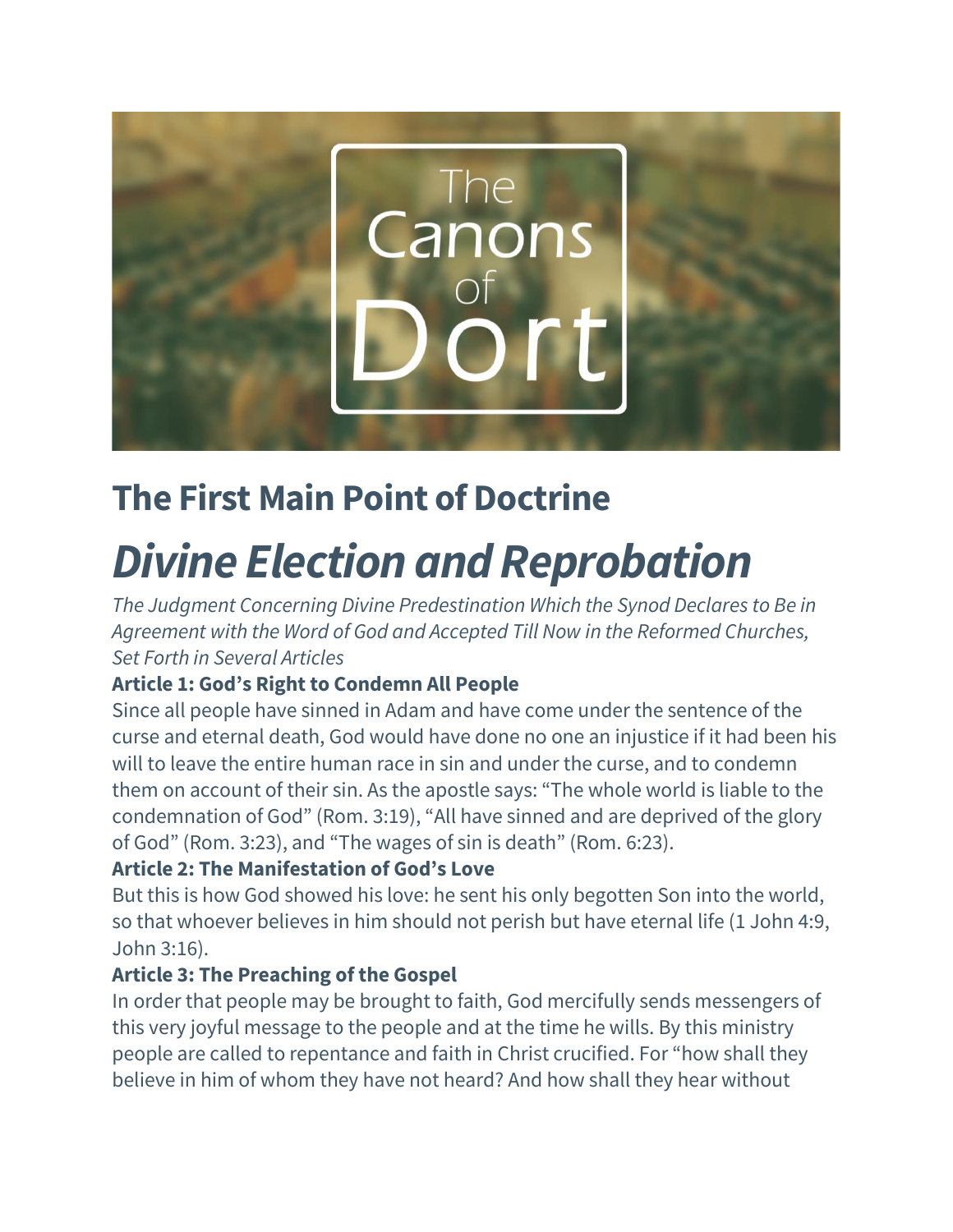someone preaching? And how shall they preach unless they have been sent?" (Rom. 10:14-15).

#### **Article 4: A Twofold Response to the Gospel**

God's wrath remains on those who do not believe this gospel. But those who do accept it and embrace Jesus the Savior with a true and living faith are delivered through him from God's wrath and from destruction, and receive the gift of eternal life.

#### **Article 5: The Sources of Unbelief and of Faith**

The cause or blame for this unbelief, as well as for all other sins, is not at all in God, but in humanity. Faith in Jesus Christ, however, and salvation through him is a free gift of God. As Scripture says, "It is by grace you have been saved, through faith, and this not from yourselves; it is a gift of God" (Eph. 2:8). Likewise: "It has been freely given to you to believe in Christ" (Phil. 1:29).

#### **Article 6: God's Eternal Decree**

The fact that some receive from God the gift of faith within time, and that others do not, stems from his eternal decree. For "all his works are known to God from eternity" (Acts 15:18; Eph. 1:11). In accordance with this decree God graciously softens the hearts, however hard, of the elect and inclines them to believe, but by a just judgment God leaves in their wickedness and hardness of heart those who have not been chosen. And in this especially is disclosed to us God's act unfathomable, and as merciful as it is just—of distinguishing between people equally lost. This is the well-known decree of election and reprobation revealed in God's Word. The wicked, impure, and unstable distort this decree to their own ruin, but it provides holy and godly souls with comfort beyond words.

#### **Article 7: Election**

Election is God's unchangeable purpose by which he did the following: Before the foundation of the world, by sheer grace, according to the free good pleasure of his will, God chose in Christ to salvation a definite number of particular people out of the entire human race, which had fallen by its own fault from its original innocence into sin and ruin. Those chosen were neither better nor more deserving than the others, but lay with them in the common misery. God did this in Christ, whom he also appointed from eternity to be the mediator, the head of all those chosen, and the foundation of their salvation.

And so God decreed to give to Christ those chosen for salvation, and to call and draw them effectively into Christ's fellowship through the Word and Spirit. In other words, God decreed to grant them true faith in Christ, to justify them, to sanctify them, and finally, after powerfully preserving them in the fellowship of the Son, to glorify them.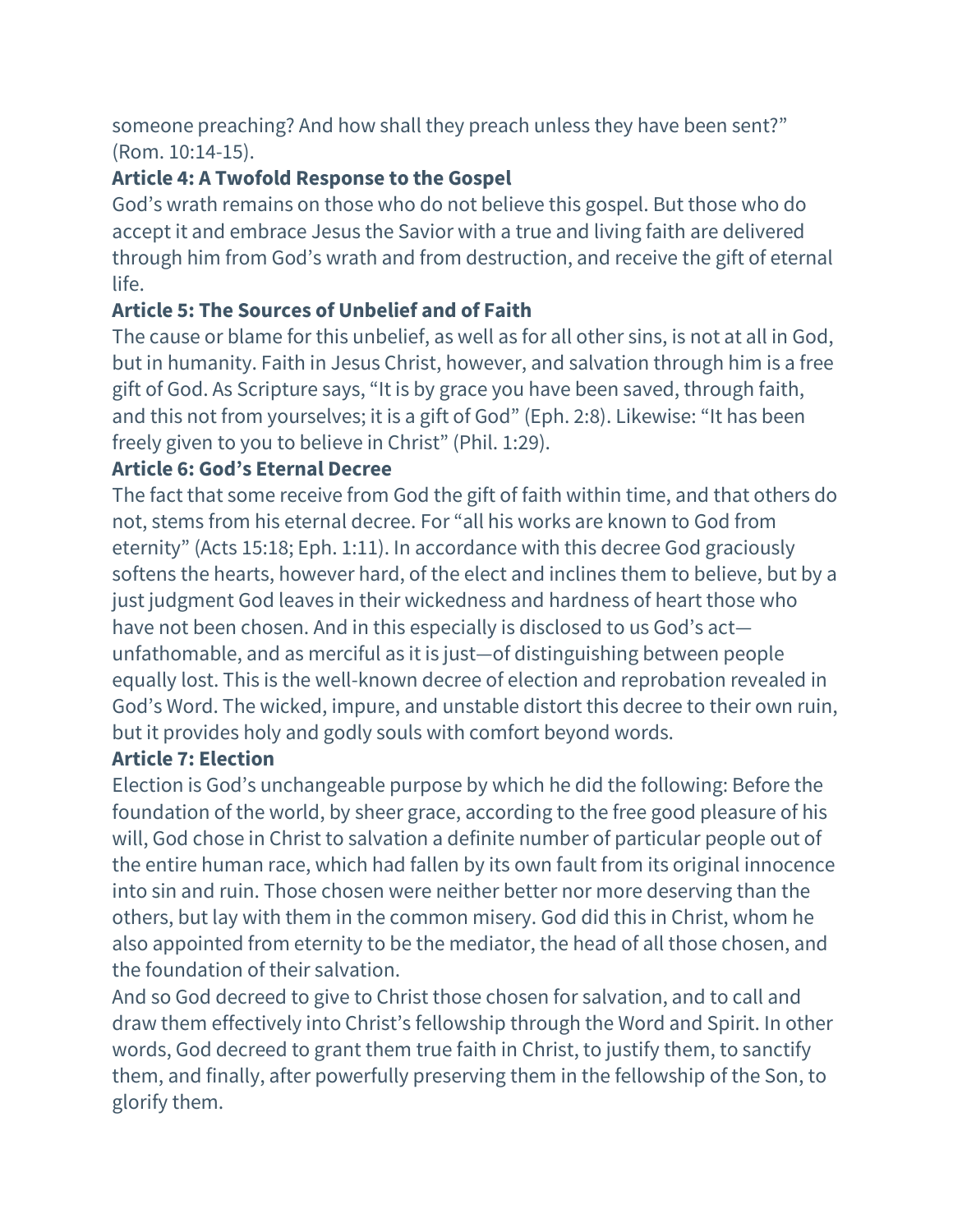God did all this in order to demonstrate his mercy, to the praise of the riches of God's glorious grace.

As Scripture says, "God chose us in Christ, before the foundation of the world, so that we should be holy and blameless before him with love; he predestined us whom he adopted as his children through Jesus Christ, in himself, according to the good pleasure of his will, to the praise of his glorious grace, by which he freely made us pleasing to himself in his beloved" (Eph. 1:4-6). And elsewhere, "Those whom he predestined, he also called; and those whom he called, he also justified; and those whom he justified, he also glorified" (Rom. 8:30).

#### **Article 8: A Single Decree of Election**

This election is not of many kinds, but one and the same for all who were to be saved in the Old and the New Testament. For Scripture declares that there is a single good pleasure, purpose, and plan of God's will, by which he chose us from eternity both to grace and to glory, both to salvation and to the way of salvation, which God prepared in advance for us to walk in.

#### **Article 9: Election Not Based on Foreseen Faith**

This same election took place, not on the basis of foreseen faith, of the obedience of faith, of holiness, or of any other good quality and disposition, as though it were based on a prerequisite cause or condition in the person to be chosen, but rather for the purpose of faith, of the obedience of faith, of holiness, and so on. Accordingly, election is the source of every saving good. Faith, holiness, and the other saving gifts, and at last eternal life itself, flow forth from election as its fruits and effects. As the apostle says, "He chose us" (not because we were, but) "so that we should be holy and blameless before him in love" (Eph. 1:4).

#### **Article 10: Election Based on God's Good Pleasure**

But the cause of this undeserved election is exclusively the good pleasure of God. This does not involve God's choosing certain human qualities or actions from among all those possible as a condition of salvation, but rather involves adopting certain particular persons from among the common mass of sinners as God's own possession. As Scripture says, "When the children were not yet born, and had done nothing either good or bad…she (Rebecca) was told, "The older will serve the younger." As it is written, "Jacob I loved, but Esau I hated" (Rom. 9:11-13). Also, "All who were appointed for eternal life believed" (Acts 13:48).

#### **Article 11: Election Unchangeable**

Just as God is most wise, unchangeable, all-knowing, and almighty, so the election made by him can neither be suspended nor altered, revoked, or annulled; neither can God's chosen ones be cast off, nor their number reduced.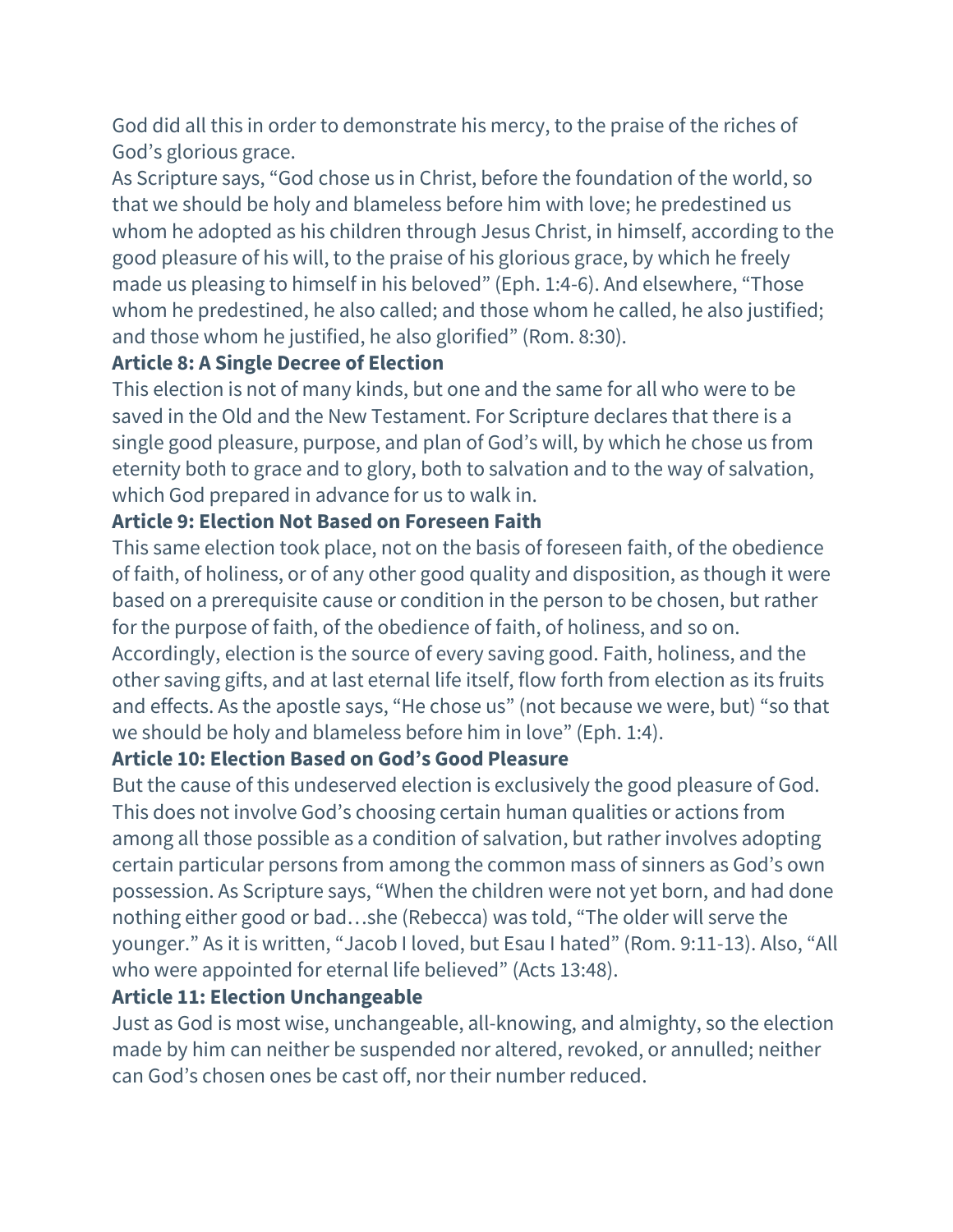#### **Article 12: The Assurance of Election**

Assurance of their eternal and unchangeable election to salvation is given to the chosen in due time, though by various stages and in differing measure. Such assurance comes not by inquisitive searching into the hidden and deep things of God, but by noticing within themselves, with spiritual joy and holy delight, the unmistakable fruits of election pointed out in God's Word—such as a true faith in Christ, a childlike fear of God, a godly sorrow for their sins, a hunger and thirst for righteousness, and so on.

#### **Article 13: The Fruit of This Assurance**

In their awareness and assurance of this election, God's children daily find greater cause to humble themselves before God, to adore the fathomless depth of God's mercies, to cleanse themselves, and to give fervent love in return to the One who first so greatly loved them. This is far from saying that this teaching concerning election, and reflection upon it, make God's children lax in observing his commandments or carnally self-assured. By God's just judgment this does usually happen to those who casually take for granted the grace of election or engage in idle and brazen talk about it but are unwilling to walk in the ways of the chosen.

#### **Article 14: Teaching Election Properly**

By God's wise plan, this teaching concerning divine election was proclaimed through the prophets, Christ himself, and the apostles, in Old and New Testament times. It was subsequently committed to writing in the Holy Scriptures. So also today in God's church, for which it was specifically intended, this teaching must be set forth with a spirit of discretion, in a godly and holy manner, at the appropriate time and place, without inquisitive searching into the ways of the Most High. This must be done for the glory of God's most holy name, and for the lively comfort of God's people.

#### **Article 15: Reprobation**

Moreover, Holy Scripture most especially highlights this eternal and undeserved grace of our election and brings it out more clearly for us, in that it further bears witness that not all people have been chosen but that some have not been chosen or have been passed by in God's eternal election—those, that is, concerning whom God, on the basis of his entirely free, most just, irreproachable, and unchangeable good pleasure, made the following decree:

to leave them in the common misery into which, by their own fault, they have plunged themselves; not to grant them saving faith and the grace of conversion; but finally to condemn and eternally punish those who have been left in their own ways and under God's just judgment, not only for their unbelief but also for all their other sins, in order to display his justice.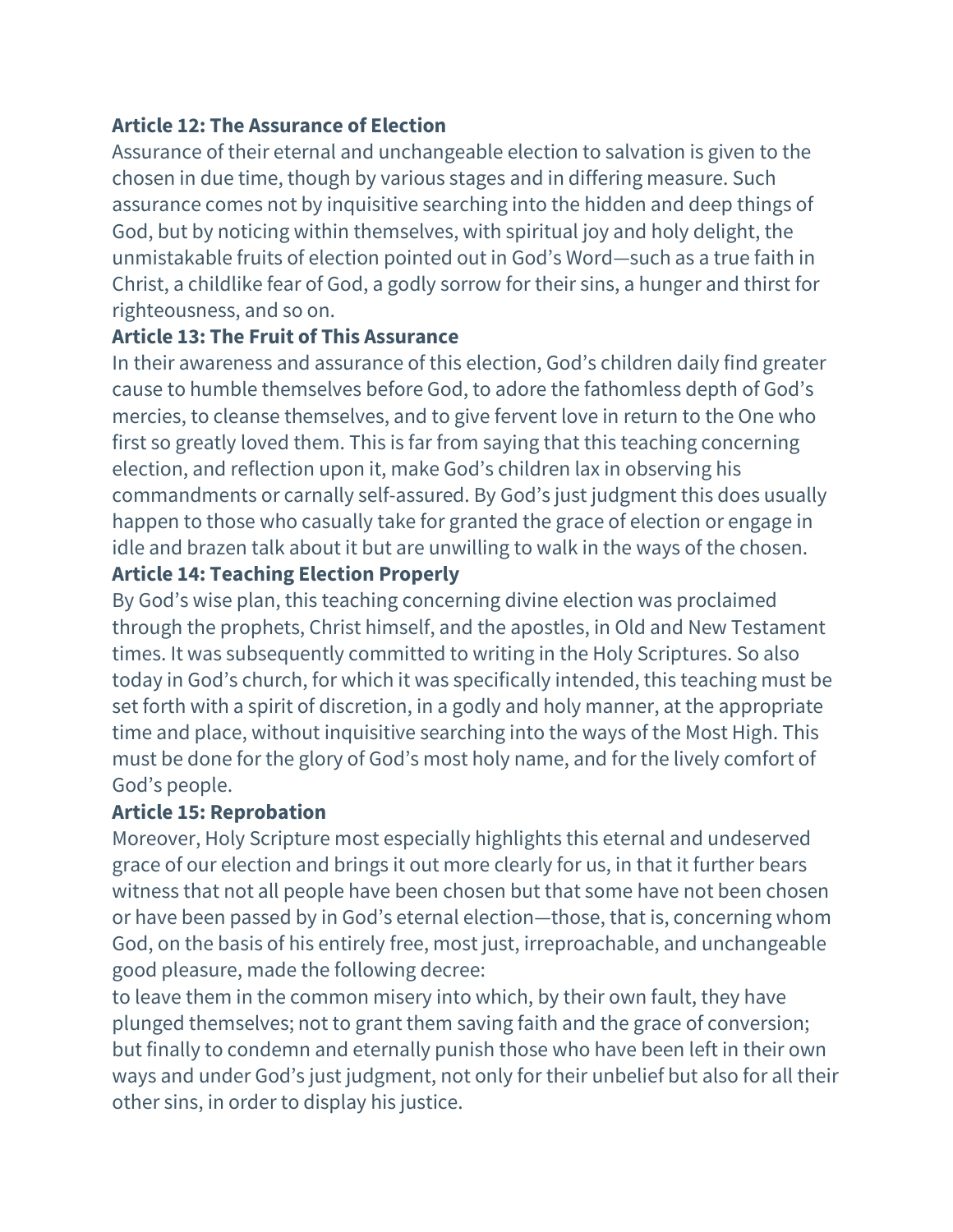And this is the decree of reprobation, which does not at all make God the author of sin (a blasphemous thought!) but rather its fearful, irreproachable, just judge and avenger.

#### **Article 16: Responses to the Teaching of Reprobation**

Those who do not yet actively experience within themselves a living faith in Christ or an assured confidence of heart, peace of conscience, a zeal for childlike obedience, and a glorying in God through Christ, but who nevertheless use the means by which God has promised to work these things in us—such people ought not to be alarmed at the mention of reprobation, nor to count themselves among the reprobate; rather they ought to continue diligently in the use of the means, to desire fervently a time of more abundant grace, and to wait for it in reverence and humility. On the other hand, those who seriously desire to turn to God, to be pleasing to God alone, and to be delivered from the body of death, but are not yet able to make such progress along the way of godliness and faith as they would like—such people ought much less to stand in fear of the teaching concerning reprobation, since our merciful God has promised not to snuff out a smoldering wick or break a bruised reed.\* However, those who have forgotten God and their Savior Jesus Christ and have abandoned themselves wholly to the cares of the world and the pleasures of the flesh—such people have every reason to stand in fear of this teaching, as long as they do not seriously turn to God. \*Isaiah 42:3

#### **Article 17: The Salvation of the Infants of Believers**

Since we must make judgments about God's will from his Word, which testifies that the children of believers are holy, not by nature but by virtue of the gracious covenant in which they together with their parents are included, godly parents ought not to doubt the election and salvation of their children whom God calls out of this life in infancy.

#### **Article 18: The Proper Attitude Toward Election and Reprobation**

To those who complain about this grace of an undeserved election and about the severity of a just reprobation, we reply with the words of the apostle, "Who are you, O man, to talk back to God?" (Rom. 9:20), and with the words of our Savior, "Have I no right to do what I want with my own?" (Matt. 20:15). We, however, with reverent adoration of these secret things, cry out with the apostle: "Oh, the depths of the riches both of the wisdom and the knowledge of God! How unsearchable are his judgments, and his ways beyond tracing out! For who has known the mind of the Lord? Or who has been his counselor? Or who has first given to God, that God should repay him? For from him and through him and to him are all things. To him be the glory forever! Amen" (Rom. 11:33-36).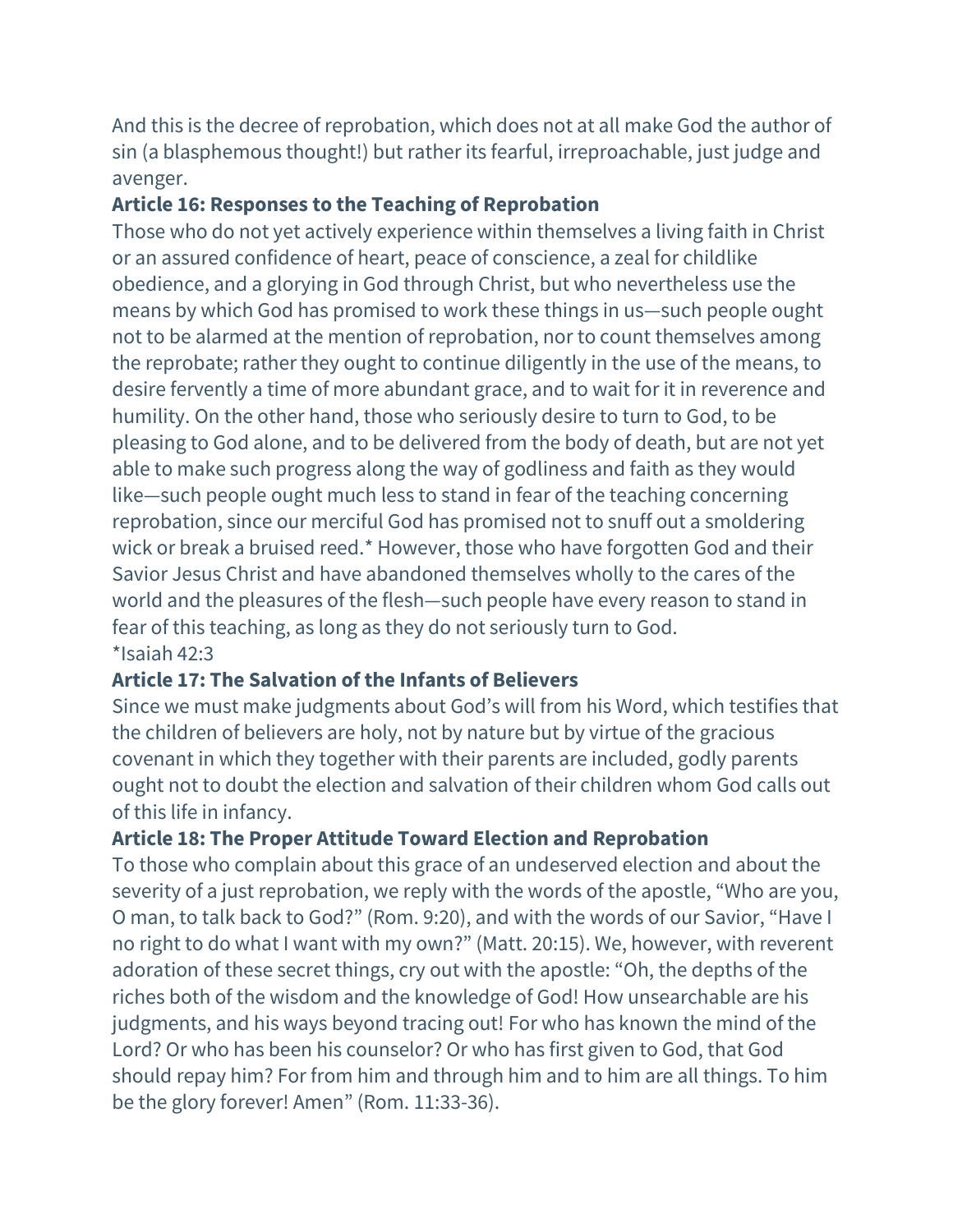#### **Rejection of the Errors by Which the Dutch Churches Have for Some Time Been Disturbed**

Having set forth the orthodox teaching concerning election and reprobation, the Synod rejects the errors of those

**I**

Who teach that the will of God to save those who would believe and persevere in faith and in the obedience of faith is the whole and entire decision of election to salvation, and that nothing else con-cerning this decision has been revealed in God's Word.

For they deceive the simple and plainly contradict Holy Scripture in its testimony that God does not only wish to save those who would believe, but that he has also from eternity chosen certain particular people to whom, rather than to others, he would within time grant faith in Christ and perseverance. As Scripture says, "I have revealed your name to those whom you gave me" (John 17:6). Likewise, "All who were appointed for eternal life believed" (Acts 13:48), and "He chose us before the foundation of the world so that we should be holy . . ." (Eph. 1:4).

#### **II**

Who teach that God's election to eternal life is of many kinds: one general and indefinite, the other particular and definite; and the latter in turn either incomplete, revocable, conditional, or else complete, irrevocable, and absolute. Likewise, who teach that there is one election to faith and another to salvation, so that there can be an election to justifying faith apart from a nonconditional election to salvation. For this is an invention of the human mind, devised apart from the Scriptures, which distorts the teaching concerning election and breaks up this golden chain of salvation: "Those whom he predestined, he also called; and those whom he called, he also justified; and those whom he justified, he also glorified" (Rom. 8:30).

#### **III**

Who teach that God's good pleasure and purpose, which Scripture mentions in its teaching of election, does not involve God's choosing certain particular people rather than others, but involves God's choosing, out of all possible conditions (including the works of the law) or out of the whole order of things, the intrinsically unworthy act of faith, as well as the imperfect obedience of faith, to be a condition of salvation; and it involves his graciously wishing to count this as perfect obedience and to look upon it as worthy of the reward of eternal life. For by this pernicious error the good pleasure of God and the merit of Christ are robbed of their effectiveness and people are drawn away, by unprofitable inquiries, from the truth of undeserved justification and from the simplicity of the Scriptures. It also gives the lie to these words of the apostle: "God called us with a holy calling,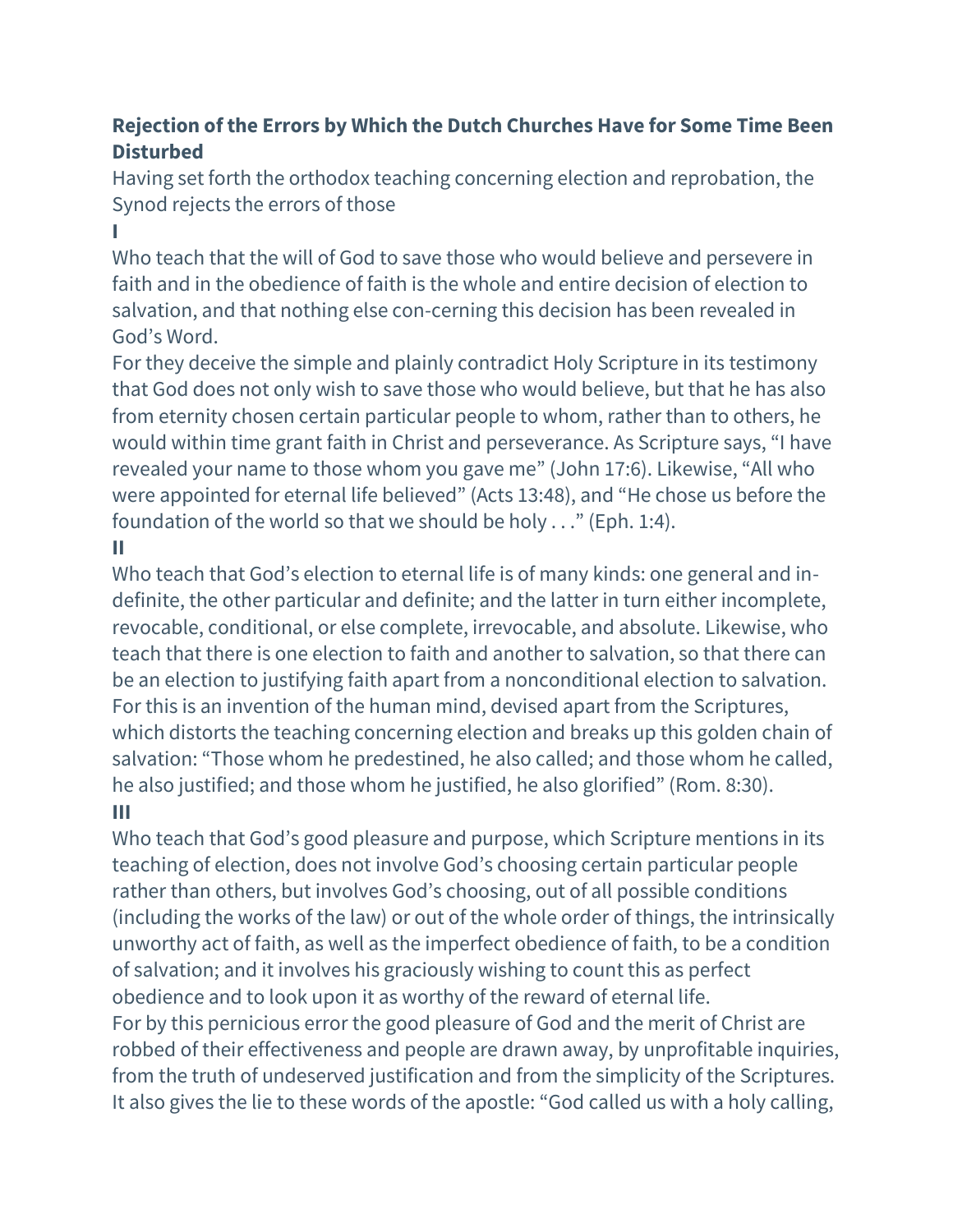not in virtue of works, but in virtue of his own purpose and the grace which was given to us in Christ Jesus before the beginning of time" (2 Tim. 1:9). **IV**

Who teach that in election to faith a prerequisite condition is that humans should rightly use the light of nature, be upright, unassuming, humble, and disposed to eternal life, as though election depended to some extent on these factors. For this smacks of Pelagius, and it clearly calls into question the words of the apostle: "We lived at one time in the passions of our flesh, following the will of our flesh and thoughts, and we were by nature children of wrath, like everyone else. But God, who is rich in mercy, out of the great love with which he loved us, even when we were dead in transgressions, made us alive with Christ, by whose grace you have been saved. And God raised us up with him and seated us with him in heaven in Christ Jesus, in order that in the coming ages we might show the surpassing riches of his grace, according to his kindness toward us in Christ Jesus. For it is by grace you have been saved, through faith (and this not from yourselves; it is the gift of God) not by works, so that no one can boast" (Eph. 2:3-9).

#### **V**

Who teach that the incomplete and conditional election of particular persons to salvation occurred on the basis of a foreseen faith, repentance, holiness, and godliness, which has just begun or continued for some time; but that complete and nonconditional election occurred on the basis of a foreseen perseverance to the end in faith, repentance, holiness, and godliness. And that this is the gracious and evangelical worthiness, on account of which the one who is chosen is more worthy than the one who is not chosen. And therefore that faith, the obedience of faith, holiness, godliness, and perseverance are not fruits or effects of an unchangeable election to glory, but indispensable conditions and causes, which are prerequisite in those who are to be chosen in the complete election, and which are foreseen as achieved in them. This runs counter to the entire Scripture, which throughout impresses upon our ears and hearts these sayings among others: "Election is not by works, but by him who calls" (Rom. 9:11-12); "All who were appointed for eternal life believed" (Acts 13:48); "He chose us in himself so that we should be holy" (Eph. 1:4); "You did not choose me, but I chose you" (John 15:16); "If by grace, not by works" (Rom. 11:6); "In this is love, not that we loved God, but that he loved us and sent his Son" (1 John 4:10).

#### **VI**

Who teach that not every election to salvation is unchangeable, but that some of the chosen can perish and do in fact perish eternally, with no decision of God to prevent it.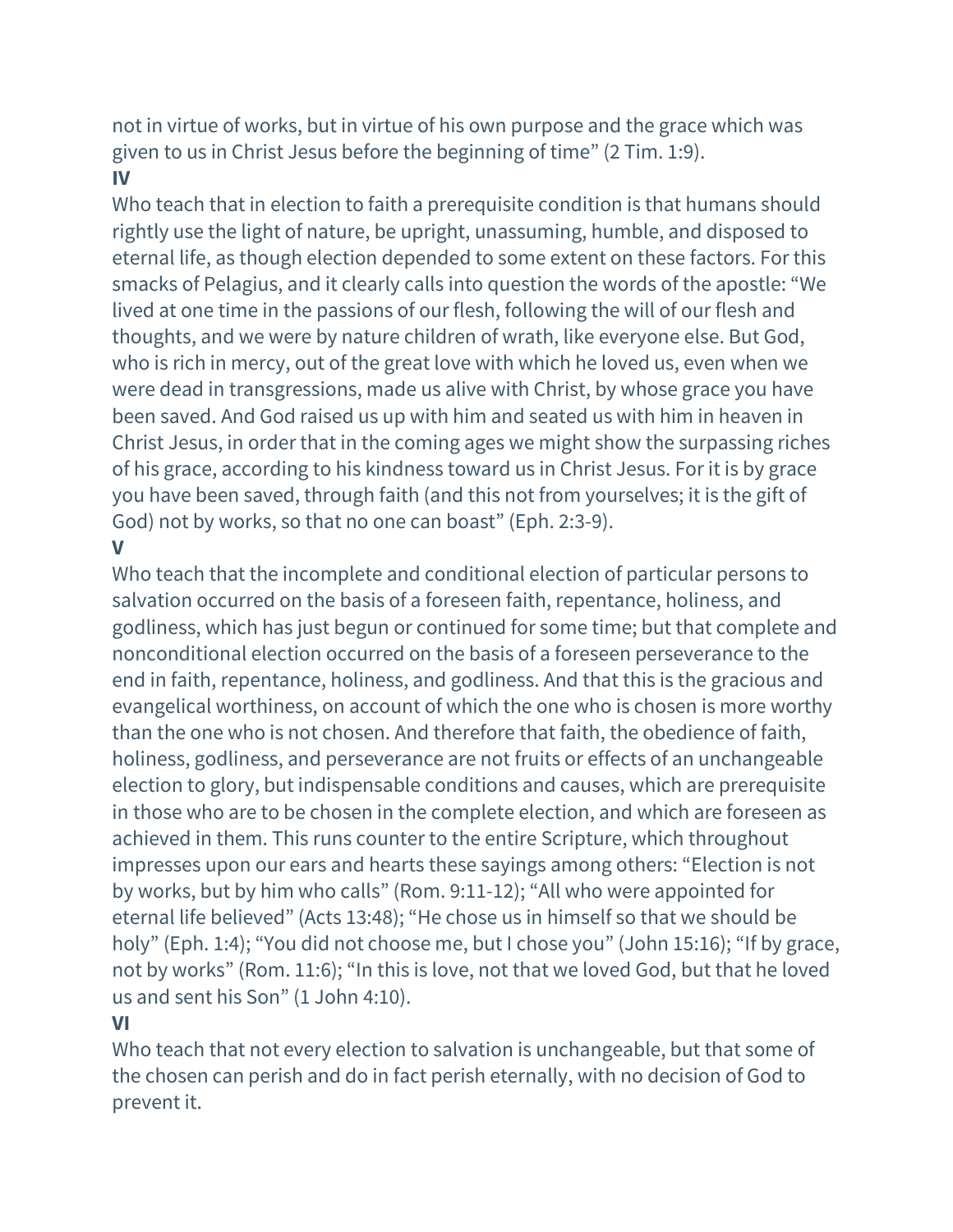By this gross error they make God changeable, destroy the comfort of the godly concerning the steadfastness of their election, and contradict the Holy Scriptures, which teach that "the elect cannot be led astray" (Matt. 24:24), that "Christ does not lose those given to him by the Father" (John 6:39), and that "those whom God predestined, called, and justified, he also glorifies" (Rom. 8:30).

#### **VII**

Who teach that in this life there is no fruit, no awareness, and no assurance of one's unchangeable election to glory, except as conditioned upon something changeable and contingent.

For not only is it absurd to speak of an uncertain assurance, but these things also militate against the experience of the saints, who with the apostle rejoice from an awareness of their election and sing the praises of this gift of God; who, as Christ urged, "rejoice" with his disciples "that their names have been written in heaven" (Luke 10:20); and finally who hold up against the flaming arrows of the devil's temptations the awareness of their election, with the question "Who will bring any charge against those whom God has chosen?" (Rom. 8:33).

#### **VIII**

Who teach that it was not on the basis of his just will alone that God decided to leave anyone in the fall of Adam and in the common state of sin and condemnation or to pass anyone by in the imparting of grace necessary for faith and conversion. For these words stand fast: "He has mercy on whom he wishes, and he hardens whom he wishes" (Rom. 9:18). And also: "To you it has been given to know the secrets of the kingdom of heaven, but to them it has not been given" (Matt. 13:11). Likewise: "I give glory to you, Father, Lord of heaven and earth, that you have hidden these things from the wise and understanding, and have revealed them to little children; yes, Father, because that was your pleasure" (Matt. 11:25-26).

#### **IX**

Who teach that the cause for God's sending the gospel to one people rather than to another is not merely and solely God's good pleasure, but rather that one people is better and worthier than the other to whom the gospel is not communicated. For Moses contradicts this when he addresses the people of Israel as follows: "Behold, to Jehovah your God belong the heavens and the highest heavens, the earth and whatever is in it. But Jehovah was inclined in his affection to love your ancestors alone, and chose out their descendants after them, you above all peoples, as at this day" (Deut. 10:14-15). And also Christ: "Woe to you, Korazin! Woe to you, Bethsaida! for if those mighty works done in you had been done in Tyre and Sidon, they would have repented long ago in sackcloth and ashes" (Matt. 11:21).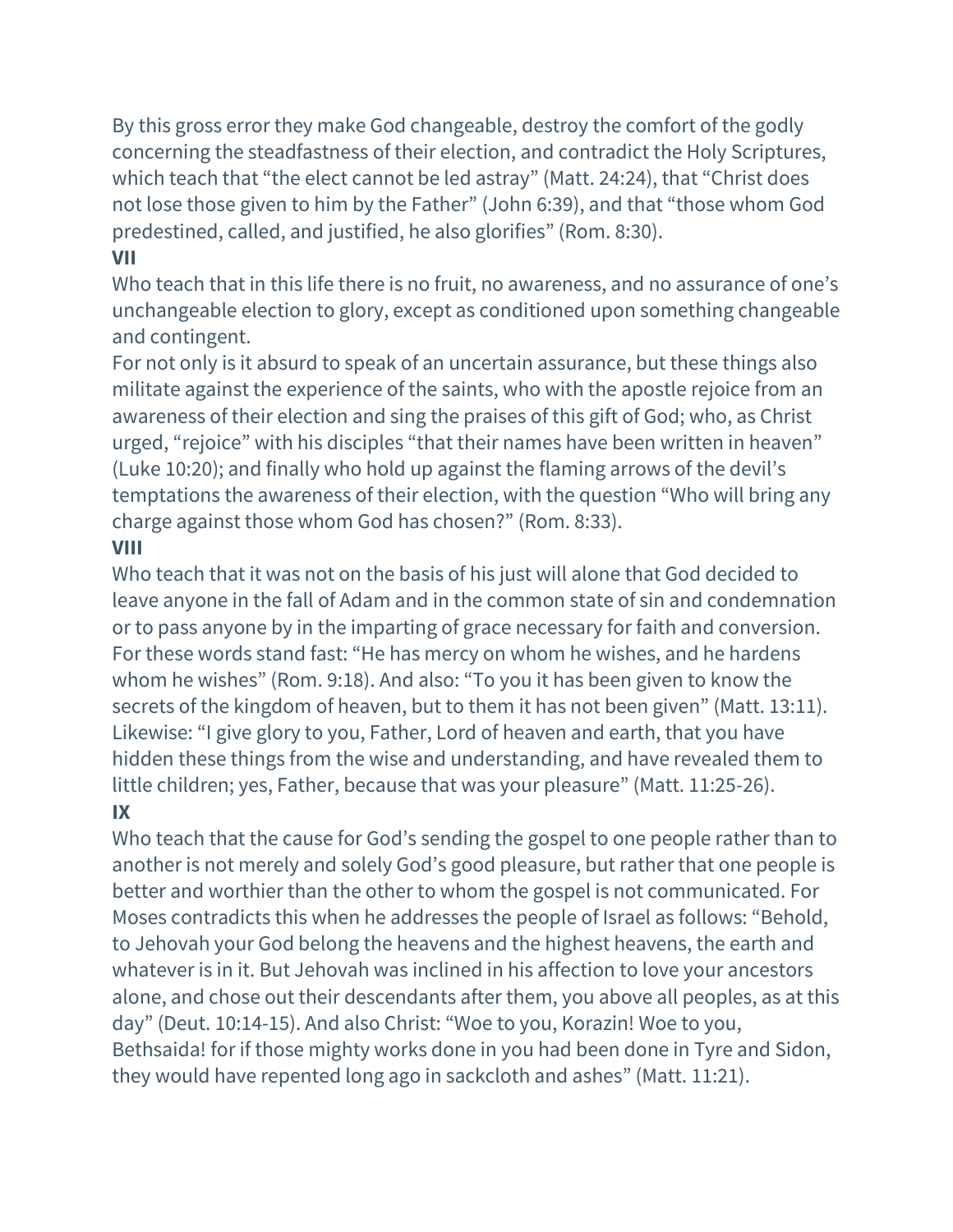### **The Second Main Point of Doctrine**

# *Christ's* Death and Human

# *Redemption Through It*

#### **Article 1: The Punishment Which God's Justice Requires**

God is not only supremely merciful, but also supremely just. This justice requires (as God has revealed in the Word) that the sins we have committed against his infinite majesty be punished with both temporal and eternal punishments, of soul as well as body. We cannot escape these punishments unless satisfaction is given to God's justice.

#### **Article 2: The Satisfaction Made by Christ**

Since, however, we ourselves cannot give this satisfaction or deliver ourselves from God's wrath, God in boundless mercy has given us as a guarantee his only begotten Son, who was made to be sin and a curse for us, in our place, on the cross, in order that he might give satisfaction for us.

#### **Article 3: The Infinite Value of Christ's Death**

This death of God's Son is the only and entirely complete sacrifice and satisfaction for sins; it is of infinite value and worth, more than sufficient to atone for the sins of the whole world.

#### **Article 4: Reasons for This Infinite Value**

This death is of such great value and worth for the reason that the person who suffered it is—as was necessary to be our Savior—not only a true and perfectly holy human, but also the only begotten Son of God, of the same eternal and infinite essence with the Father and the Holy Spirit. Another reason is that this death was accompanied by the experience of God's wrath and curse, which we by our sins had fully deserved.

#### **Article 5: The Mandate to Proclaim the Gospel to All**

Moreover, it is the promise of the gospel that whoever believes in Christ crucified shall not perish but have eternal life. This promise, together with the command to repent and believe, ought to be announced and declared without differentiation or discrimination to all nations and people, to whom God in his good pleasure sends the gospel.

#### **Article 6: Unbelief, a Human Responsibility**

However, that many who have been called through the gospel do not repent or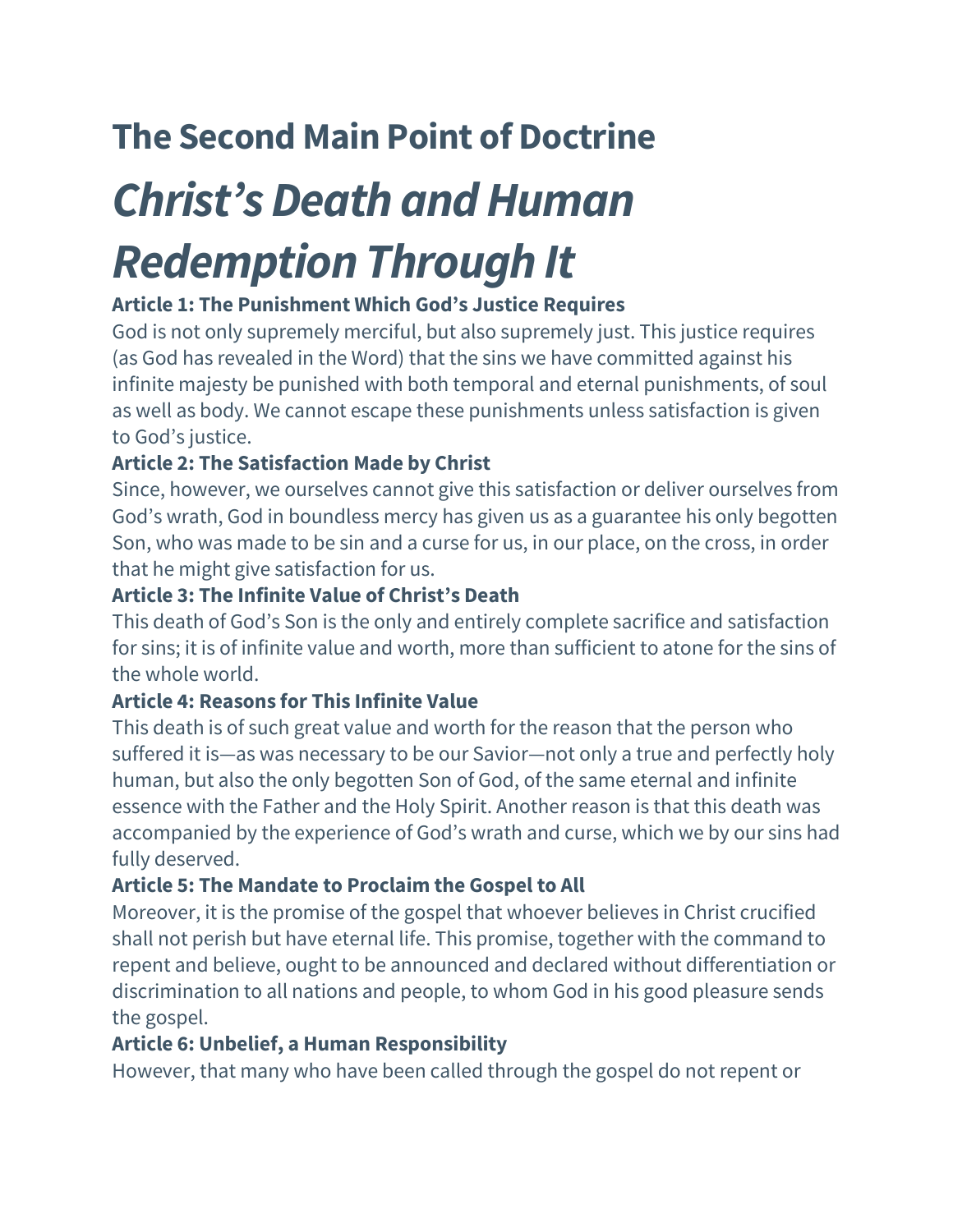believe in Christ but perish in unbelief is not because the sacrifice of Christ offered on the cross is deficient or insufficient, but because they themselves are at fault.

#### **Article 7: Faith God's Gift**

But all who genuinely believe and are delivered and saved by Christ's death from their sins and from destruction receive this favor solely from God's grace—which God owes to no one—given to them in Christ from eternity.

#### **Article 8: The Saving Effectiveness of Christ's Death**

For it was the entirely free plan and very gracious will and intention of God the Father that the enlivening and saving effectiveness of his Son's costly death should work itself out in all the elect, in order that God might grant justifying faith to them only and thereby lead them without fail to salvation. In other words, it was God's will that Christ through the blood of the cross (by which he confirmed the new covenant) should effectively redeem from every people, tribe, nation, and language all those and only those who were chosen from eternity to salvation and given to him by the Father; that Christ should grant them faith (which, like the Holy Spirit's other saving gifts, he acquired for them by his death). It was also God's will that Christ should cleanse them by his blood from all their sins, both original and actual, whether committed before or after their coming to faith; that he should faithfully preserve them to the very end; and that he should finally present them to himself, a glorious people, without spot or wrinkle.

#### **Article 9: The Fulfillment of God's Plan**

This plan, arising out of God's eternal love for the elect, from the beginning of the world to the present time has been powerfully carried out and will also be carried out in the future, the gates of hell seeking vainly to prevail against it. As a result, the elect are gathered into one, all in their own time, and there is always a church of believers founded on Christ's blood, a church which steadfastly loves, persistently worships, and here and in all eternity praises him as her Savior who laid down his life for her on the cross, as a bridegroom for his bride.

#### **Rejection of the Errors**

Having set forth the orthodox teaching, the Synod rejects the errors of those **I**

Who teach that God the Father appointed his Son to death on the cross without a fixed and definite plan to save anyone by name, so that the necessity, usefulness, and worth of what Christ's death obtained could have stood intact and altogether perfect, complete and whole, even if the redemption that was obtained had never in actual fact been applied to any individual.

For this assertion is an insult to the wisdom of God the Father and to the merit of Jesus Christ, and it is contrary to Scripture. For the Savior speaks as follows: "I lay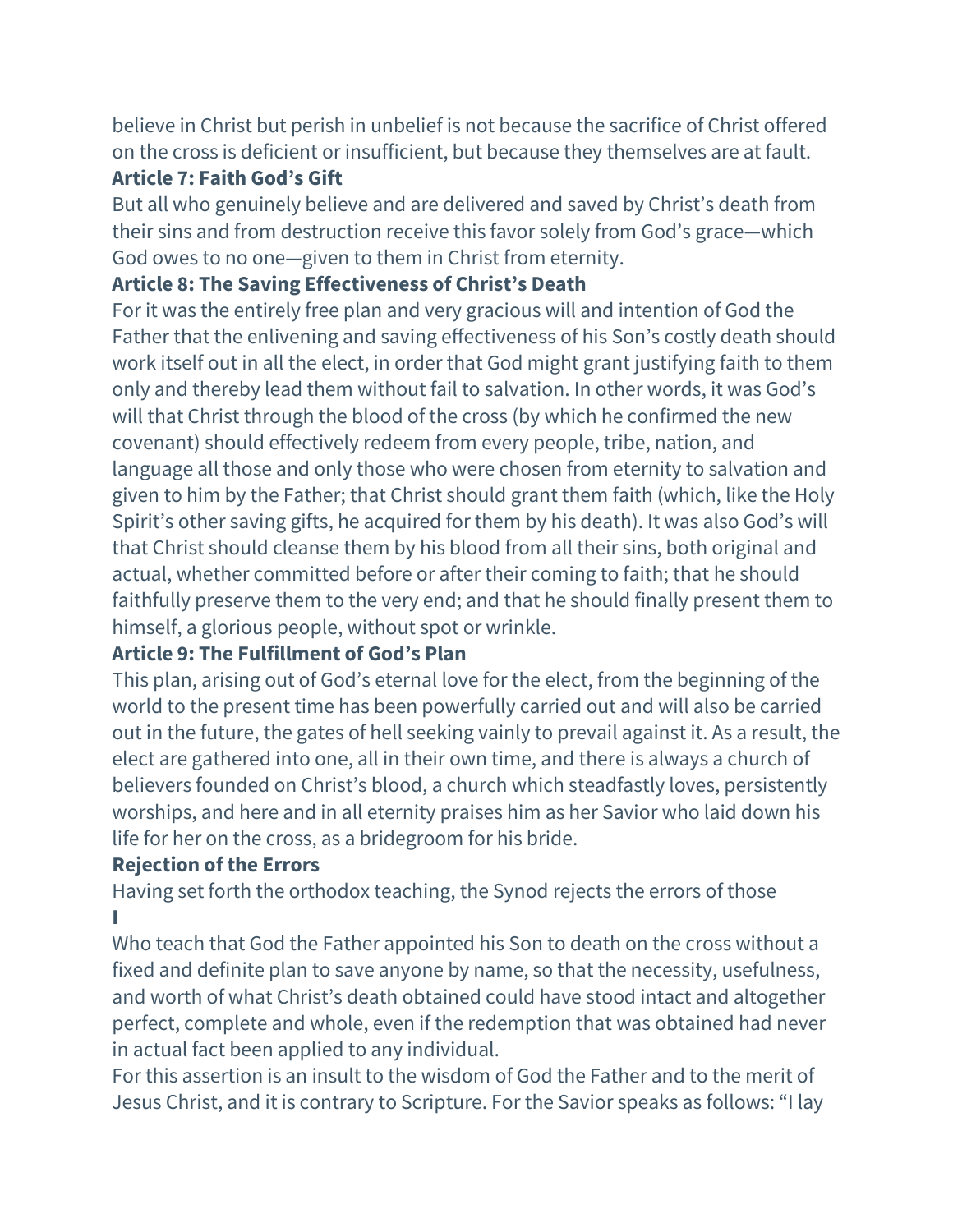down my life for the sheep, and I know them" (John 10:15, 27). And Isaiah the prophet says concerning the Savior: "When he shall make himself an offering for sin, he shall see his offspring, he shall prolong his days, and the will of Jehovah shall prosper in his hand" (Isa. 53:10). Finally, this undermines the article of the creed in which we confess what we be-lieve concerning the Church.

#### **II**

Who teach that the purpose of Christ's death was not to establish in actual fact a new covenant of grace by his blood, but only to acquire for the Father the mere right to enter once more into a covenant with humanity, whether of grace or of works. For this conflicts with Scripture, which teaches that Christ "has become the guarantee and mediator" of a better—that is, a new—covenant (Heb. 7:22; 9:15), "and that a will is in force only when someone has died" (Heb. 9:17).

#### **III**

Who teach that Christ, by the satisfaction which he gave, did not certainly merit for anyone salvation itself and the faith by which this satisfaction of Christ is effectively applied to salvation, but only acquired for the Father the authority or plenary will to relate in a new way with humanity and to impose such new conditions as he chose, and that the satisfying of these conditions depends on human free choice; consequently, that it was possible that either all or none would fulfill them. For they have too low an opinion of the death of Christ, do not at all acknowledge the foremost fruit or benefit which it brings forth, and summon back from hell the Pelagian error.

#### **IV**

Who teach that what is involved in the new covenant of grace which God the Father made with humanity through the intervening of Christ's death is not that we are justified before God and saved through faith, insofar as it accepts Christ's merit, but rather that God, having withdrawn his demand for perfect obedience to the law, counts faith itself, and the imperfect obedience of faith, as perfect obedience to the law, and graciously looks upon this as worthy of the reward of eternal life. For they contradict Scripture: "They are justified freely by his grace through the redemption that came by Jesus Christ, whom God presented as a sacrifice of atonement, through faith in his blood" (Rom. 3:24-25). And along with the ungodly Socinus, they introduce a new and foreign justification of humanity before God, against the consensus of the whole church.

#### **V**

Who teach that all people have been received into the state of reconciliation and into the grace of the covenant, so that no one on account of original sin is liable to condemnation, or is to be condemned, but that all are free from the guilt of this sin.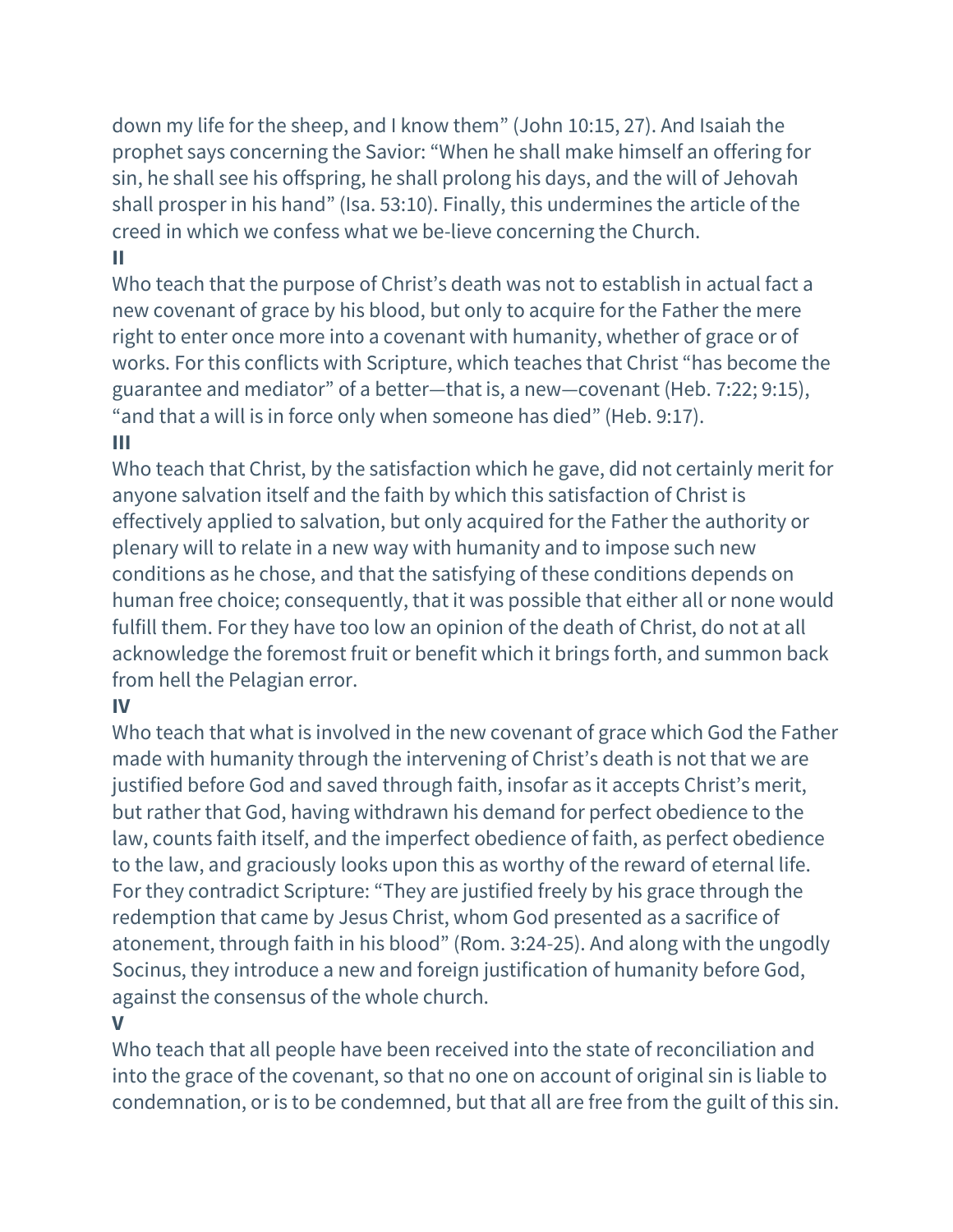For this opinion conflicts with Scripture which asserts that we are by nature children of wrath.

#### **VI**

Who make use of the distinction between obtaining and ¬applying in order to instill in the unwary and inexperienced the opinion that God, as far as he is concerned, wished to bestow equally upon all people the benefits which are gained by Christ's death; but that the distinction by which some rather than others come to share in the forgiveness of sins and eternal life depends on their own free choice (which applies itself to the grace offered indiscriminately) but does not depend on the unique gift of mercy which effectively works in them, so that they, rather than others, apply that grace to themselves.

For, while pretending to set forth this distinction in an acceptable sense, they attempt to give the people the deadly poison of Pelagianism.

#### **VII**

Who teach that Christ neither could die, nor had to die, nor did die for those whom God so dearly loved and chose to eternal life, since such people do not need the death of Christ.

For they contradict the apostle, who says: "Christ loved me and gave himself up for me" (Gal. 2:20), and likewise: "Who will bring any charge against those whom God has chosen? It is God who justifies. Who is he that condemns? It is Christ who died," that is, for them (Rom. 8:33-34). They also contradict the Savior, who asserts: "I lay down my life for the sheep" (John 10:15), and "My command is this: Love one another as I have loved you. Greater love has no one than this, that one lay down his life for one's friends" (John 15:12-13).

### **The Third and Fourth Main Points of Doctrine**

# *Human Corruption, Conversion to* **God, and the Way It Occurs**

#### **Article 1: The Effect of the Fall on Human Nature**

Human beings were originally created in the image of God and were furnished in mind with a true and sound knowledge of the Creator and things spiritual, in will and heart with righteousness, and in all emotions with purity; indeed, the whole human being was holy. However, rebelling against God at the devil's instigation and by their own free will, they deprived themselves of these outstanding gifts. Rather, in their place they brought upon themselves blindness, terrible darkness,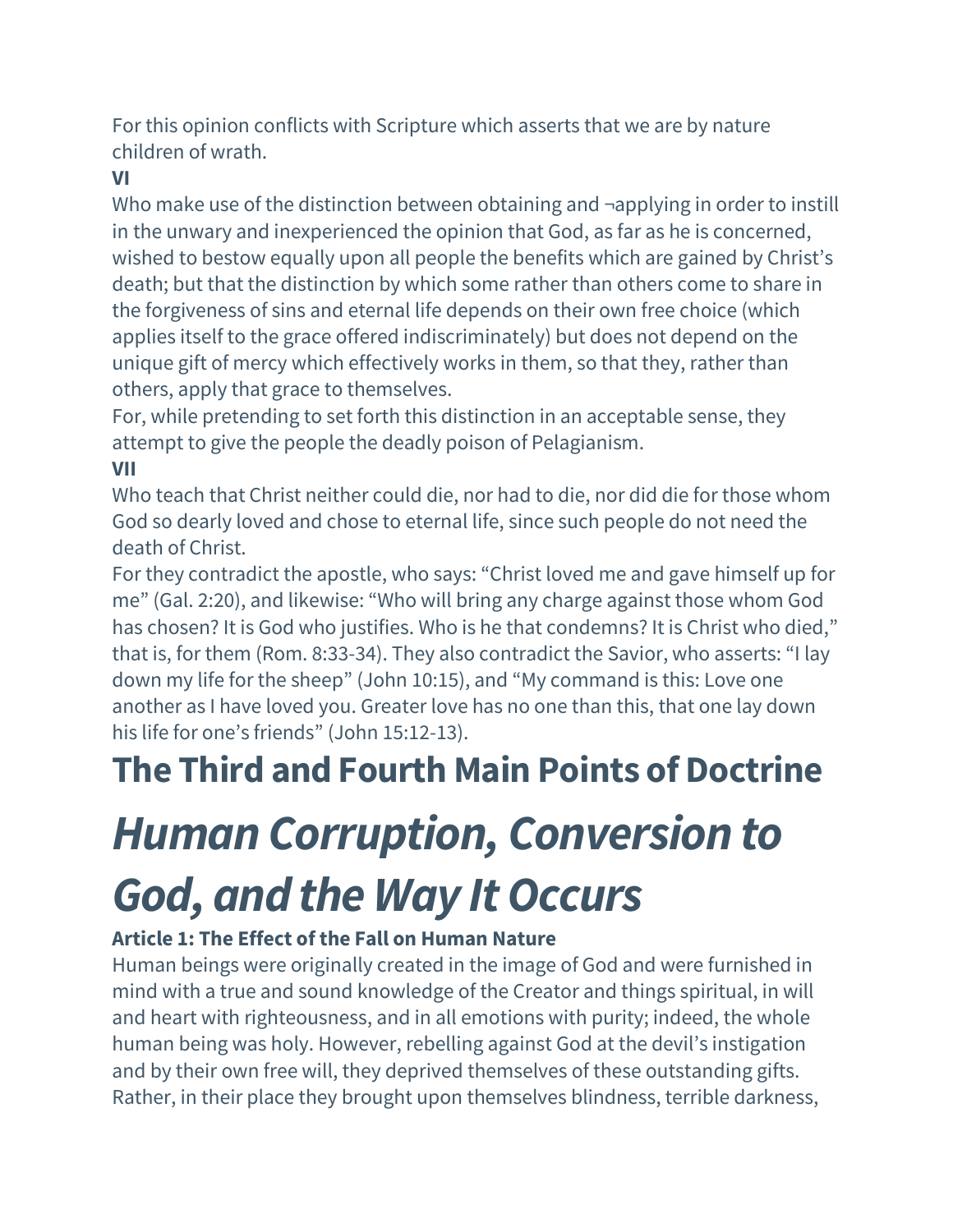futility, and distortion of judgment in their minds; perversity, defiance, and hardness in their hearts and wills; and finally impurity in all their emotions.

#### **Article 2: The Spread of Corruption**

Human beings brought forth children of the same nature as themselves after the fall. That is to say, being corrupt they brought forth corrupt children. The corruption spread, by God's just judgment, from Adam and Eve to all their descendants—except for Christ alone—not by way of imitation (as in former times the Pelagians would have it) but by way of the propagation of their perverted nature.

#### **Article 3: Total Inability**

Therefore, all people are conceived in sin and are born children of wrath, unfit for any saving good, inclined to evil, dead in their sins, and slaves to sin. Without the grace of the regenerating Holy Spirit they are neither willing nor able to return to God, to reform their distorted nature, or even to dispose themselves to such reform.

#### **Article 4: The Inadequacy of the Light of Nature**

There is, to be sure, a certain light of nature remaining in all people after the fall, by virtue of which they retain some notions about God, natural things, and the difference between what is moral and immoral, and demonstrate a certain eagerness for virtue and for good outward behavior. But this light of nature is far from enabling humans to come to a saving knowledge of God and conversion to him—so far, in fact, that they do not use it rightly even in matters of nature and society. Instead, in various ways they completely distort this light, whatever its precise character, and suppress it in unrighteousness. In doing so all people render themselves without excuse before God.

#### **Article 5: The Inadequacy of the Law**

In this respect, what is true of the light of nature is true also of the Ten Commandments given by God through Moses specifically to the Jews. For humans cannot obtain saving grace through the Decalogue, because, although it does expose the magnitude of their sin and increasingly convict them of their guilt, yet it does not offer a remedy or enable them to escape from human misery, and, indeed, weakened as it is by the flesh, leaves the offender under the curse.

#### **Article 6: The Saving Power of the Gospel**

What, therefore, neither the light of nature nor the law can do, God accomplishes by the power of the Holy Spirit, through the Word or the ministry of reconciliation. This is the gospel about the Messiah, through which it has pleased God to save believers, in both the Old and the New Testaments.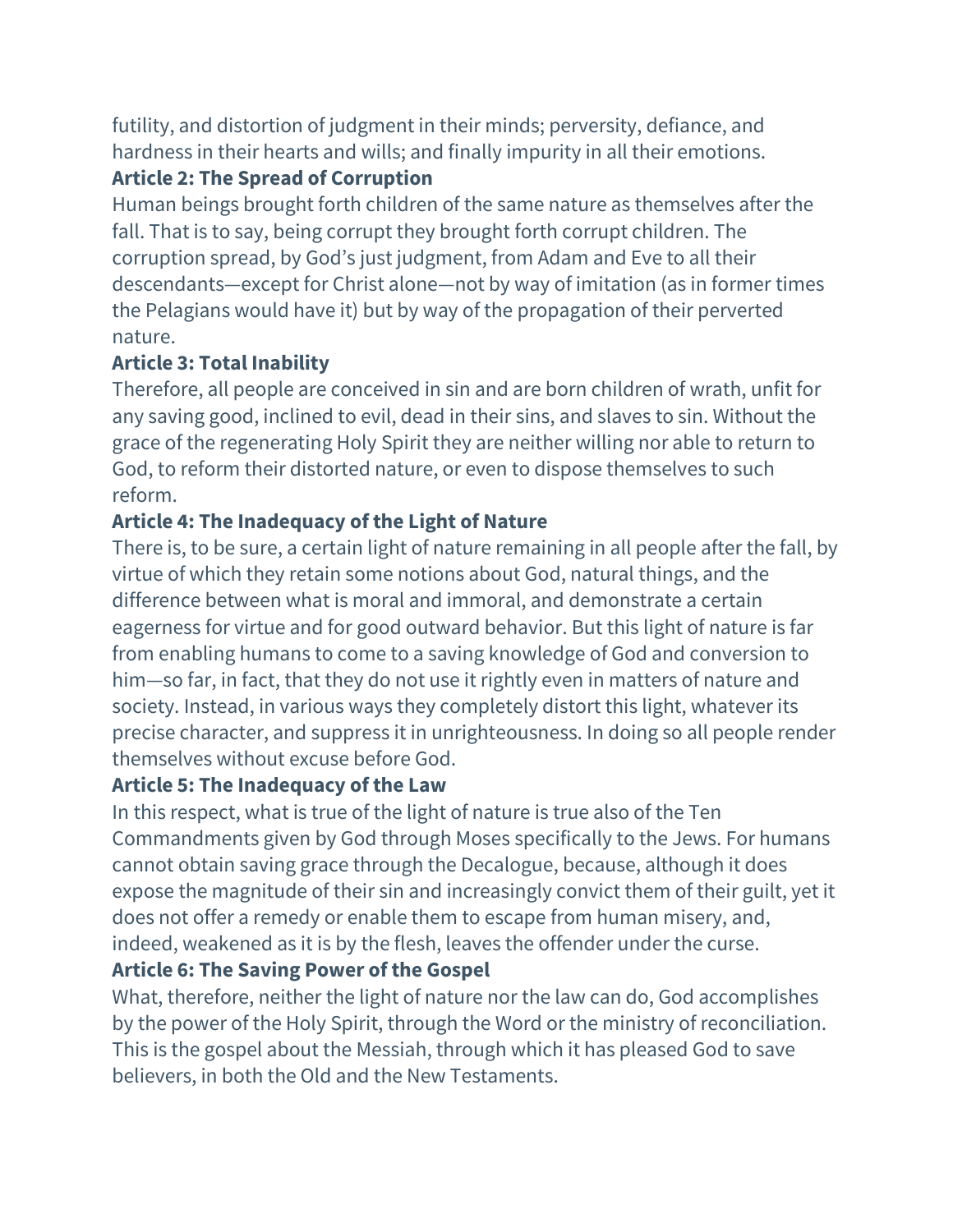#### **Article 7: God's Freedom in Revealing the Gospel**

In the Old Testament, God revealed this secret of his will to a small number; in the New Testament (now without any distinction between peoples) God discloses it to a large number. The reason for this difference must not be ascribed to the greater worth of one nation over another, or to a better use of the light of nature, but to the free good pleasure and undeserved love of God. Therefore, those who receive so much grace, beyond and in spite of all they deserve, ought to acknowledge it with humble and thankful hearts. On the other hand, with the apostle they ought to adore (but certainly not inquisitively search into) the severity and justice of God's judgments on the others, who do not receive this grace.

#### **Article 8: The Earnest Call of the Gospel**

Nevertheless, all who are called through the gospel are called earnestly. For urgently and most genuinely God makes known in the Word what is pleasing to him: that those who are called should come to God. God also earnestly promises rest for their souls and eternal life to all who do come and believe.

#### **Article 9: Human Responsibility for Rejecting the Gospel**

The fact that many who are called through the ministry of the gospel do not come and are not brought to conversion must not be blamed on the gospel, nor on Christ, who is offered through the gospel, nor on God, who calls them through the gospel and even bestows various gifts on them, but on the people themselves who are called. Some in self-assurance do not even entertain the Word of life; others do entertain it but do not take it to heart, and for that reason, after the fleeting joy of a temporary faith, they relapse; others choke the seed of the Word with the thorns of life's cares and with the pleasures of the world and bring forth no fruits. This our Savior teaches in the parable of the sower (Matt. 13).

#### **Article 10: Conversion as the Work of God**

The fact that others who are called through the ministry of the gospel do come and are brought to conversion must not be credited to human effort, as though one distinguishes oneself by free choice from others who are furnished with equal or sufficient grace for faith and conversion (as the proud heresy of Pelagius maintains). No, it must be credited to God: just as from eternity God chose his own in Christ, so within time God effectively calls them, grants them faith and repentance, and, having rescued them from the dominion of darkness, brings them into the kingdom of his Son, in order that they may declare the wonderful deeds of the One who called them out of darkness into this marvelous light, and may boast not in themselves, but in the Lord, as apostolic words frequently testify in Scripture.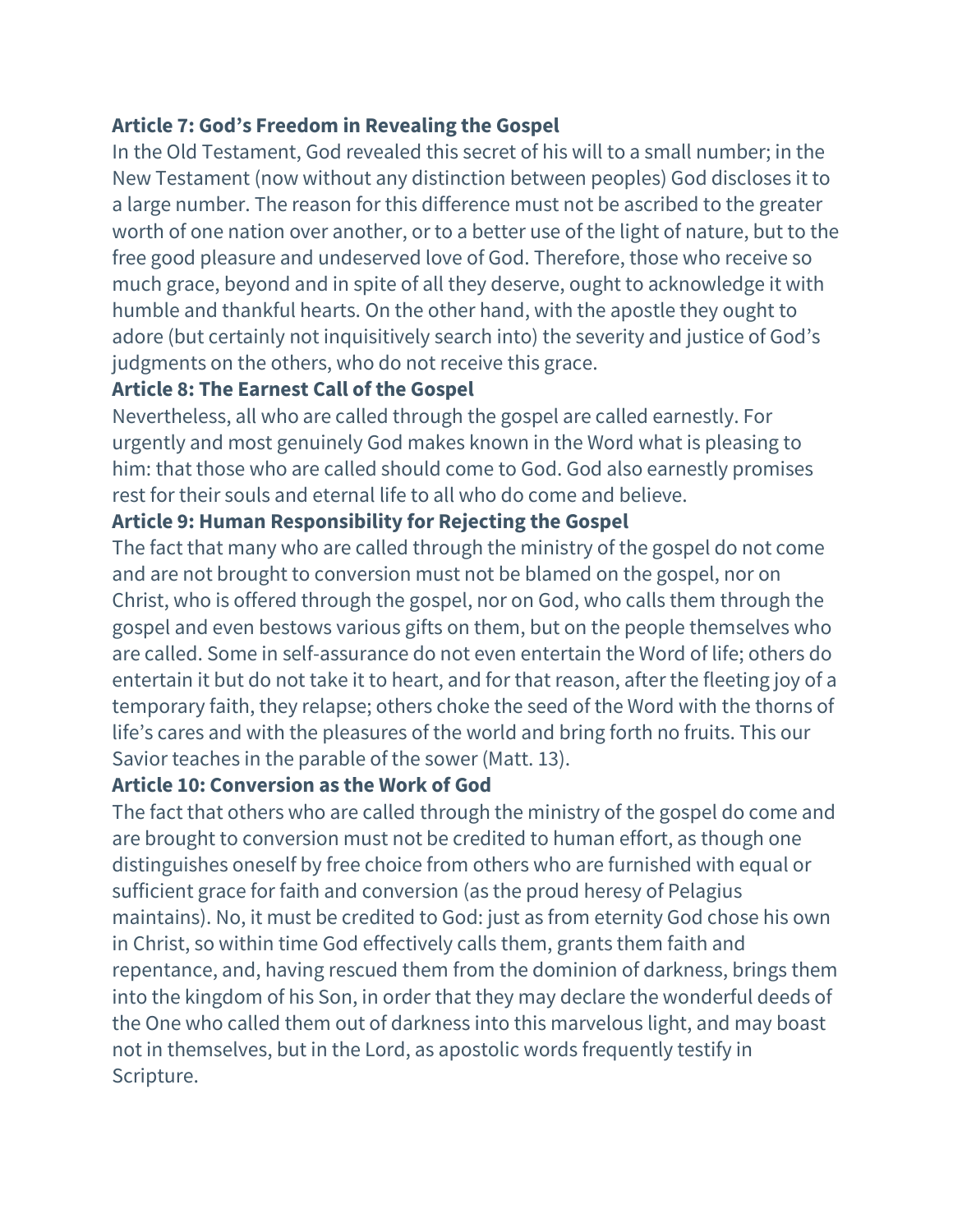#### **Article 11: The Holy Spirit's Work in Conversion**

Moreover, when God carries out this good pleasure in the elect, or works true conversion in them, God not only sees to it that the gospel is proclaimed to them outwardly, and enlightens their minds powerfully by the Holy Spirit so that they may rightly understand and discern the things of the Spirit of God, but, by the effective operation of the same regenerating Spirit, God also penetrates into the inmost being, opens the closed heart, softens the hard heart, and circumcises the heart that is uncircumcised. God infuses new qualities into the will, making the dead will alive, the evil one good, the unwilling one willing, and the stubborn one compliant. God activates and strengthens the will so that, like a good tree, it may be enabled to produce the fruits of good deeds.

#### **Article 12: Regeneration a Supernatural Work**

And this is the regeneration, the new creation, the raising from the dead, and the making alive so clearly proclaimed in the Scriptures, which God works in us without our help. But this certainly does not happen only by outward teaching, by moral persuasion, or by such a way of working that, after God's work is done, it remains in human power whether or not to be reborn or converted. Rather, it is an entirely supernatural work, one that is at the same time most powerful and most pleasing, a marvelous, hidden, and inexpressible work, which is not less than or inferior in power to that of creation or of raising the dead, as Scripture (inspired by the author of this work) teaches. As a result, all those in whose hearts God works in this marvelous way are certainly, unfailingly, and effectively reborn and do actually believe. And then the will, now renewed, is not only activated and motivated by God, but in being activated by God is also itself active. For this reason, people themselves, by that grace which they have received, are also rightly said to believe and to repent.

#### **Article 13: The Incomprehensible Way of Regeneration**

In this life believers cannot fully understand the way this work occurs; meanwhile, they rest content with knowing and experiencing that, by this grace of God, they do believe with the heart and love their Savior.

#### **Article 14: The Way God Gives Faith**

In this way, therefore, faith is a gift of God, not in the sense that it is offered by God for people to choose, but that it is in actual fact bestowed on them, breathed and infused into them. Nor is it a gift in the sense that God bestows only the potential to believe, but then awaits assent—the act of believing—by human choice; rather, it is a gift in the sense that God who works both willing and acting and, indeed, works all things in all people and produces in them both the will to believe and the belief itself.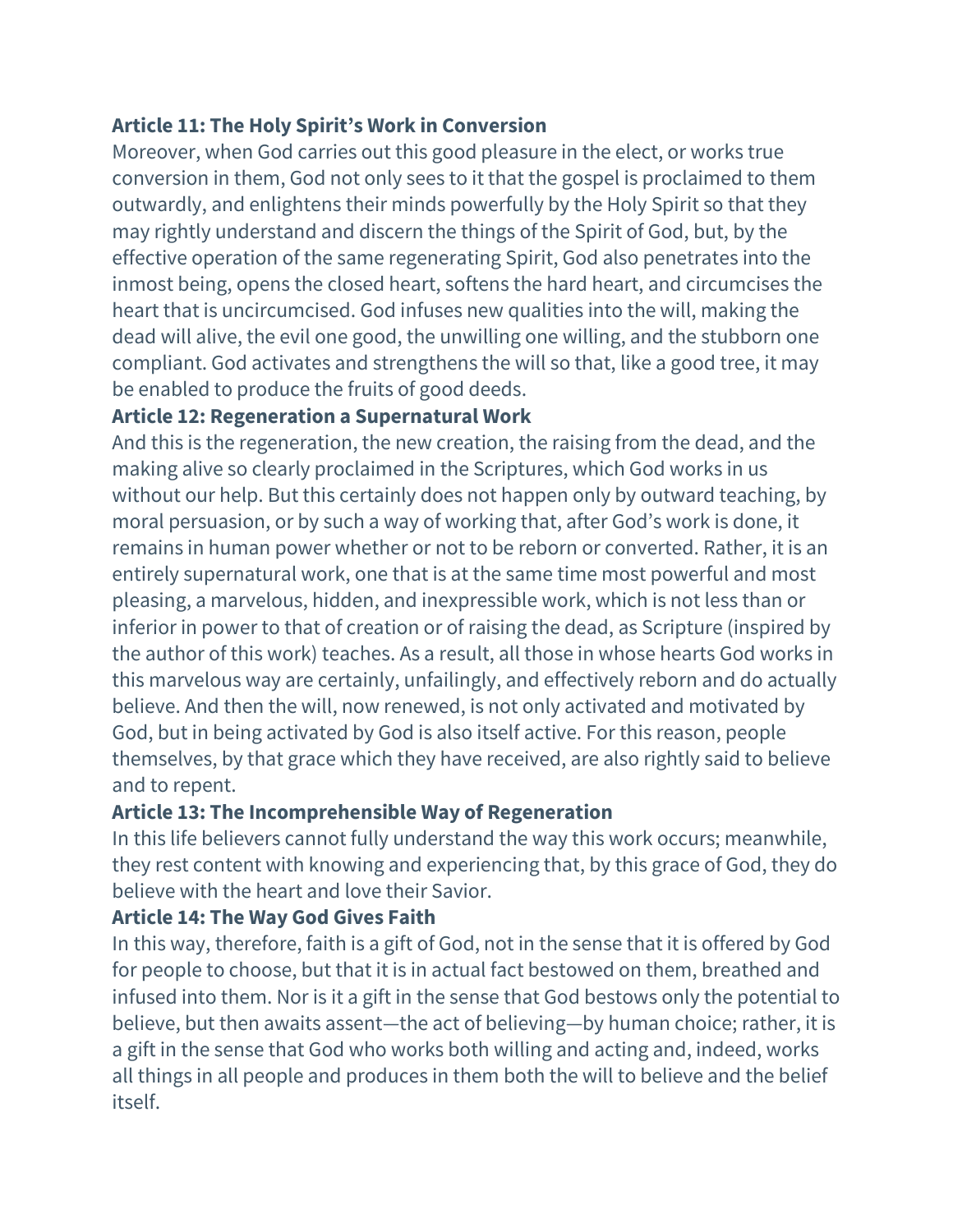#### **Article 15: Responses to God's Grace**

God does not owe this grace to anyone. For what could God owe to those who have nothing to give that can be paid back? Indeed, what could God owe to those who have nothing of their own to give but sin and falsehood? Therefore those who receive this grace owe and give eternal thanks to God alone; those who do not receive it either do not care at all about these spiritual things and are satisfied with themselves in their condition, or else in self-assurance foolishly boast about having something which they lack. Furthermore, following the example of the apostles, we are to think and to speak in the most favorable way about those who outwardly profess their faith and better their lives, for the inner chambers of the heart are unknown to us. But for others who have not yet been called, we are to pray to the God who calls things that do not exist as though they did. In no way, however, are we to pride ourselves as better than they, as though we had distinguished ourselves from them.

#### **Article 16: Regeneration's Effect**

However, just as by the fall humans did not cease to be human, endowed with intellect and will, and just as sin, which has spread through the whole human race, did not abolish the nature of the human race but distorted and spiritually killed it, so also this divine grace of regeneration does not act in people as if they were blocks and stones; nor does it abolish the will and its properties or coerce a reluctant will by force, but spiritually revives, heals, reforms, and—in a manner at once pleasing and powerful—bends it back.

As a result, a ready and sincere obedience of the Spirit now begins to prevail where before the rebellion and resistance of the flesh were completely dominant. In this the true and spiritual restoration and freedom of our will consists. Thus, if the marvelous Maker of every good thing were not dealing with us, we would have no hope of getting up from our fall by our own free choice, by which we plunged ourselves into ruin when still standing upright.

#### **Article 17: God's Use of Means in Regeneration**

Just as the almighty work by which God brings forth and sustains our natural life does not rule out but requires the use of means, by which God, according to his infinite wisdom and goodness, has wished to exercise that divine power, so also the aforementioned supernatural work by which God regenerates us in no way rules out or cancels the use of the gospel, which God in great wisdom has appointed to be the seed of regeneration and the food of the soul. For this reason, the apostles and the teachers who followed them taught the people in a godly manner about this grace of God, to give God the glory and to humble all pride, and yet did not neglect meanwhile to keep the people, by means of the holy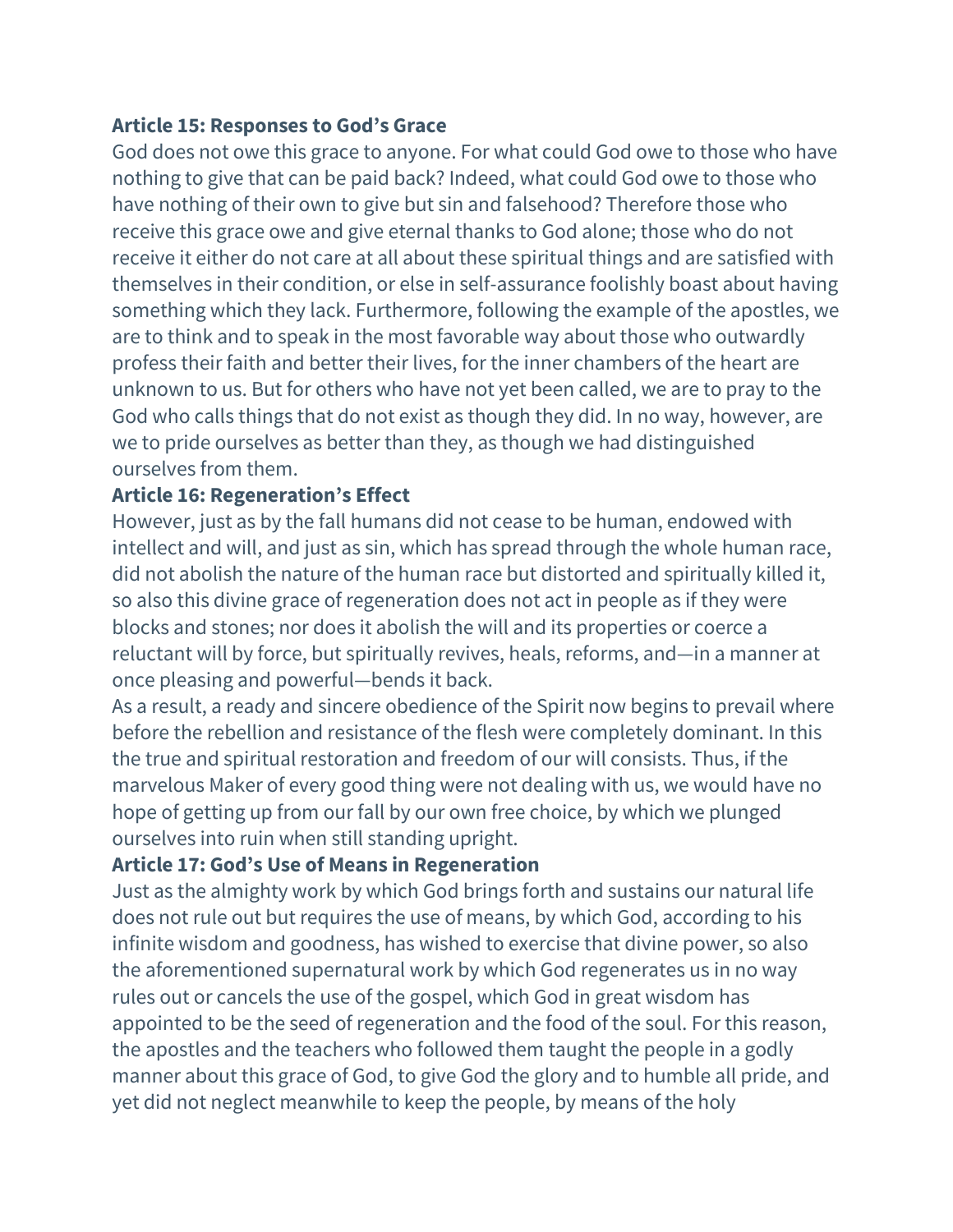admonitions of the gospel, under the administration of the Word, the sacraments, and discipline. So even today it is out of the question that the teachers or those taught in the church should presume to test God by separating what God in his good pleasure has wished to be closely joined together. For grace is bestowed through admonitions, and the more readily we perform our duty, the more lustrous the benefit of God working in us usually is, and the better that work advances. To God alone, both for the means and for their saving fruit and effectiveness, all glory is owed forever. Amen.

#### **Rejection of the Errors**

Having set forth the orthodox teaching, the Synod rejects the errors of those **I**

Who teach that, properly speaking, it cannot be said that original sin in itself is enough to condemn the whole human race or to warrant temporal and eternal punishments.

For they contradict the apostle when he says: "Sin entered the world through one man, and death through sin, and in this way death passed on to all people because all sinned" (Rom. 5:12); also: "The guilt followed one sin and brought condemnation" (Rom. 5:16); likewise: "The wages of sin is death" (Rom. 6:23). **II**

Who teach that the spiritual gifts or the good dispositions and virtues such as goodness, holiness, and righteousness could not have resided in the human will at creation, and therefore could not have been separated from the will at the fall. For this conflicts with the apostle's description of the image of God in Ephesians 4:24, where he portrays the image in terms of righteousness and holiness, which definitely reside in the will.

#### **III**

Who teach that in spiritual death the spiritual gifts have not been separated from human will, since the will in itself has never been corrupted but only hindered by the darkness of the mind and the unruliness of the emotions, and since the will is able to exercise its innate free capacity once these hindrances are removed, which is to say, it is able of itself to will or choose whatever good is set before it—or else not to will or choose it.

This is a novel idea and an error and has the effect of elevating the power of free choice, contrary to the words of Jeremiah the prophet: "The heart itself is deceitful above all things and wicked" (Jer. 17:9); and of the words of the apostle: "All of us also lived among them" (the children of disobedience) "at one time in the passions of our flesh, following the will of our flesh and thoughts" (Eph. 2:3).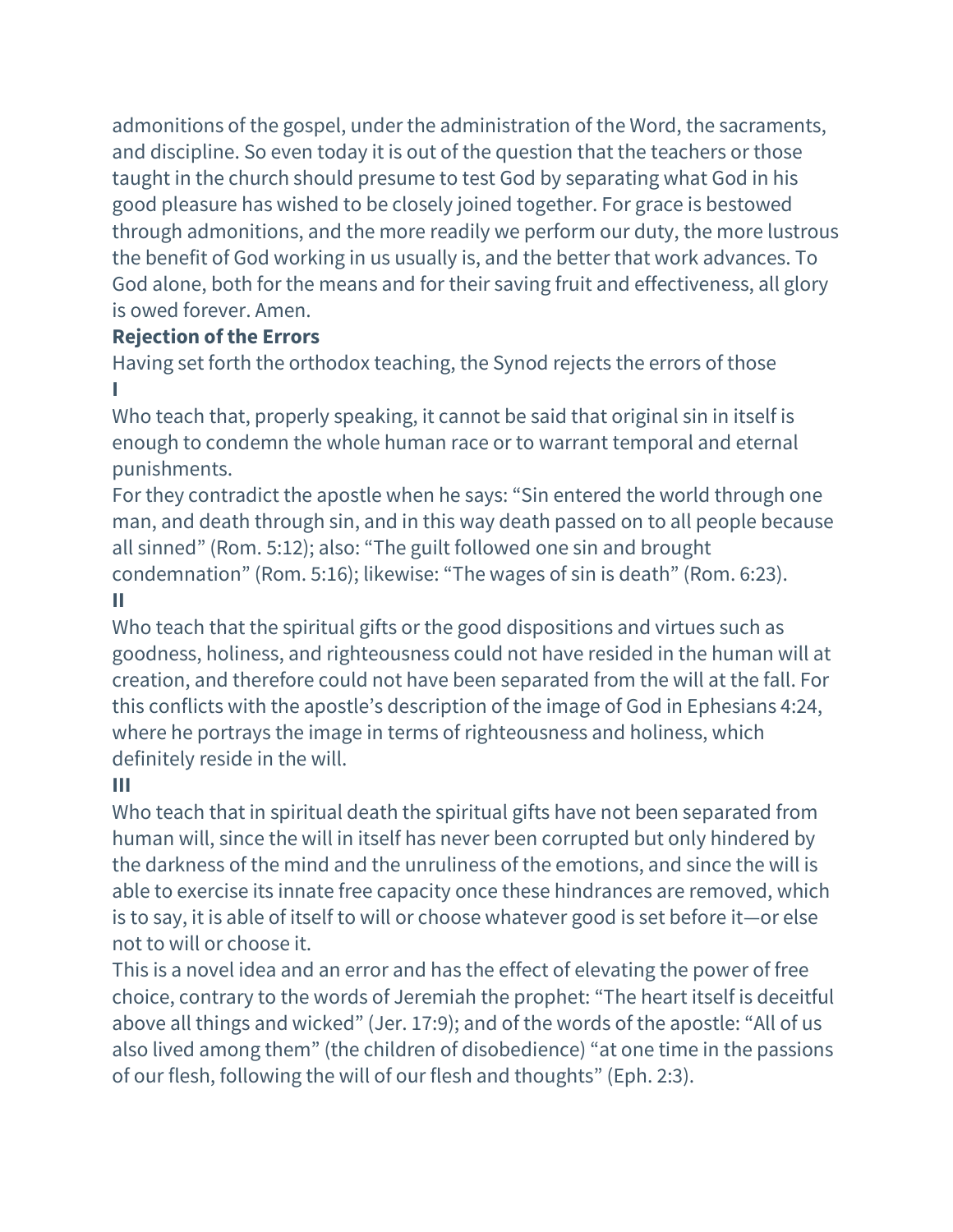#### **IV**

Who teach that unregenerate humanity is not strictly or totally dead in sin or deprived of all capacity for spiritual good but is able to hunger and thirst for righteousness or life and to offer the sacrifice of a broken and contrite spirit which is pleasing to God.

For these views are opposed to the plain testimonies of Scripture: "You were dead in your transgressions and sins" (Eph. 2:1, 5); "The imagination of the thoughts of the human heart is only evil all the time" (Gen. 6:5; 8:21). Besides, to hunger and thirst for deliverance from misery and for life, and to offer God the sacrifice of a broken spirit is characteristic only of the regenerate and of those called blessed (Ps. 51:17; Matt. 5:6).

#### **V**

Who teach that corrupt and natural humanity can make such good use of common grace (by which they mean the light of nature) or of the gifts remaining after the fall that they are able thereby gradually to obtain a greater grace—evangelical or saving grace—as well as salvation itself; and that in this way God, for his part, shows himself ready to reveal Christ to all people, since God provides to all, to a sufficient extent and in an effective manner, the means necessary for the revealing of Christ, for faith, and for repentance.

For Scripture, not to mention the experience of all ages, testifies that this is false: "He makes known his words to Jacob, his statutes and his laws to Israel; he has done this for no other nation, and they do not know his laws" (Ps. 147:19-20); "In the past God let all nations go their own way" (Acts 14:16); "They" (Paul and his companions) "were kept by the Holy Spirit from speaking God's word in Asia"; and "When they had come to Mysia, they tried to go to Bithynia, but the Spirit would not allow them to" (Acts 16:6-7).

#### **VI**

Who teach that in the true conversion of men and women new qualities, dispositions, or gifts cannot be infused or poured into their will by God, and indeed that the faith [or believing] by which we first come to conversion and from which we receive the name "believers" is not a quality or gift infused by God, but only a human act, and that it cannot be called a gift except in respect to the power of attaining faith.

For these views contradict the Holy Scriptures, which testify that God does infuse or pour into our hearts the new qualities of faith, obedience, and the experiencing of his love: "I will put my law in their minds, and write it on their hearts" (Jer. 31:33); "I will pour water on the thirsty land, and streams on the dry ground; I will pour out my Spirit on your offspring" (Isa. 44:3); "The love of God has been poured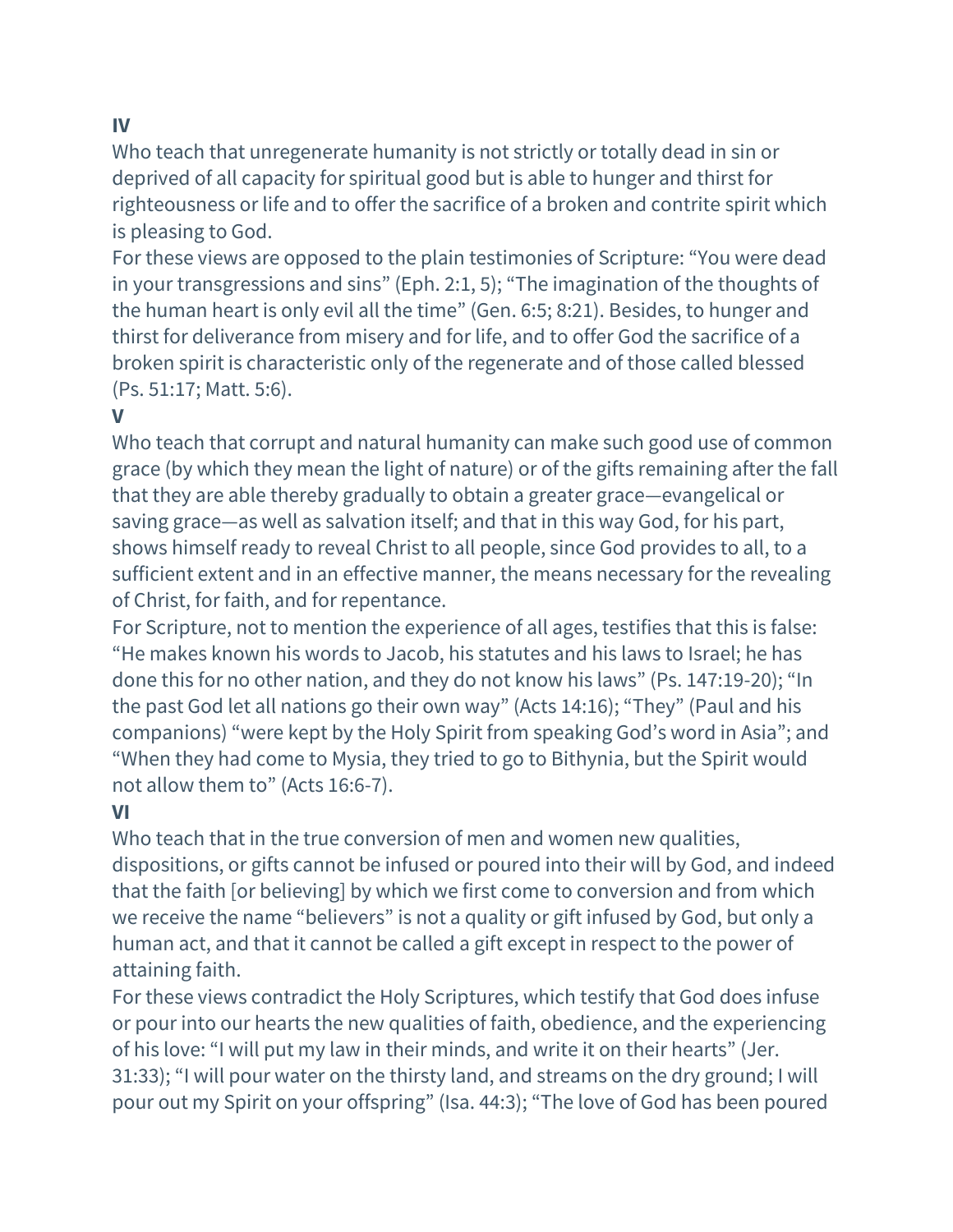out in our hearts by the Holy Spirit, who has been given to us" (Rom. 5:5). They also conflict with the continuous practice of the Church, which prays with the prophet: "Convert me, Lord, and I shall be converted" (Jer. 31:18).

#### **VII**

Who teach that the grace by which we are converted to God is nothing but a gentle persuasion, or (as others explain it) that the way of God's acting in conversion that is most noble and suited to human nature is that which happens by persuasion, and that nothing prevents this grace of moral persuasion even by itself from making the natural person spiritual; indeed, that God does not produce the assent of the will except in this manner of moral persuasion, and that the effectiveness of God's work by which it surpasses the work of Satan consists in the fact that God promises eternal benefits while Satan promises temporal ones.

For this teaching is entirely Pelagian and contrary to the whole of Scripture, which recognizes besides this persuasion also another, far more effective and divine way in which the Holy Spirit acts in human conversion. As Ezekiel 36:26 puts it: "I will give you a new heart and put a new spirit in you; and I will remove your heart of stone and give you a heart of flesh…"

#### **VIII**

Who teach that God in regenerating people does not bring to bear that power of his omnipotence whereby God may powerfully and unfailingly bend the human will to faith and conversion, but that even when God has accomplished all the works of grace which he uses for their conversion, they nevertheless can, and in actual fact often do, so resist God and the Spirit in their intent and will to regenerate them, that they completely thwart their own rebirth; and, indeed, that it remains in their own power whether or not to be reborn.

For this does away with all effective functioning of God's grace in our conversion and subjects the activity of Almighty God to human will; it is contrary to the apostles, who teach that "we believe by virtue of the effective working of God's mighty strength" (Eph. 1:19), and that "God fulfills the undeserved good will of his kindness and the work of faith in us with power" (2 Thess. 1:11), and likewise that "his divine power has given us everything we need for life and godliness" (2 Pet. 1:3).

#### **IX**

Who teach that grace and free choice are concurrent partial causes which cooperate to initiate conversion, and that grace does not precede—in the order of causality—the effective influence of the will; that is to say, that God does not effectively help the human will to come to conversion before that will itself motivates and determines itself.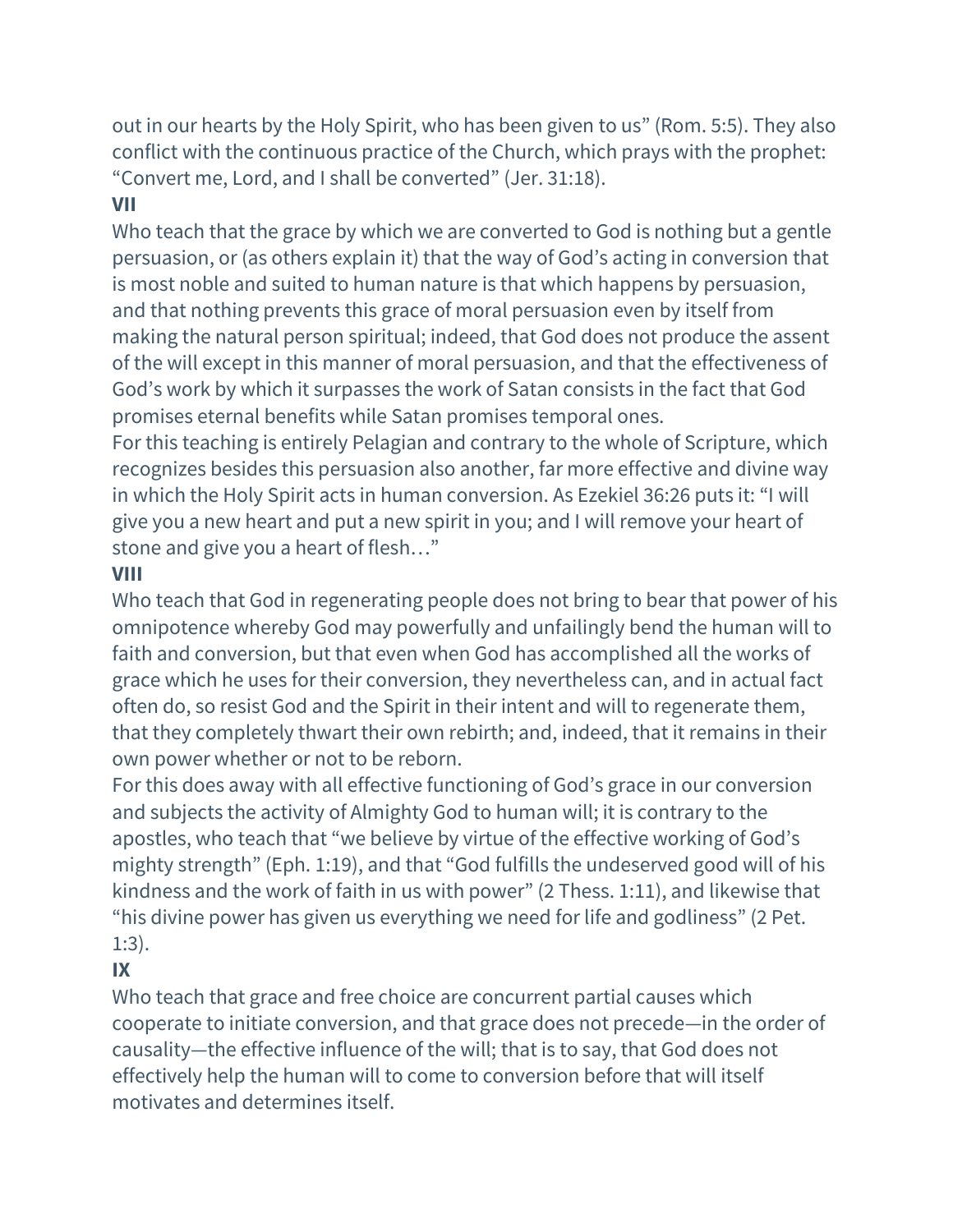For the early church already condemned this doctrine long ago in the Pelagians, on the basis of the words of the apostle: "It does not depend on human willing or running but on God's mercy" (Rom. 9:16); also: "Who makes you different from anyone else?" and "What do you have that you did not receive?" (1 Cor. 4:7); likewise: "It is God who works in you to will and act according to his good pleasure" (Phil. 2:13).

### **The Fifth Main Point of Doctrine**

# *The Perseverance ofthe Saints*

#### **Article 1: The Regenerate Not Entirely Free from Sin**

Those people whom God according to his purpose calls into fellowship with his Son Jesus Christ our Lord and regenerates by the Holy Spirit, God also sets free from the dominion and slavery of sin, though not entirely from the flesh and from the body of sin as long as they are in this life.

#### **Article 2: The Believer's Reaction to Sins of Weakness**

Hence daily sins of weakness arise, and blemishes cling to even the best works of saints, giving them continual cause to humble themselves before God, to flee for refuge to Christ crucified, to put the flesh to death more and more by the Spirit of supplication and by holy exercises of godliness, and to strain toward the goal of perfection, until they are freed from this body of death and reign with the Lamb of God in heaven.

#### **Article 3: God's Preservation of the Converted**

Because of these remnants of sin dwelling in them and also because of the temptations of the world and Satan, those who have been converted could not remain standing in this grace if left to their own resources. But God is faithful, mercifully strengthening them in the grace once conferred on them and powerfully preserving them in it to the end.

#### **Article 4: The Danger of True Believers' Falling into Serious Sins**

The power of God strengthening and preserving true believers in grace is more than a match for the flesh. Yet those converted are not always so activated and motivated by God that in certain specific actions they cannot by their own fault depart from the leading of grace, be led astray by the desires of the flesh, and give in to them. For this reason they must constantly watch and pray that they may not be led into temptations. When they fail to do this, not only can they be carried away by the flesh, the world, and Satan into sins, even serious and outrageous ones, but also by God's just permission they sometimes are so carried away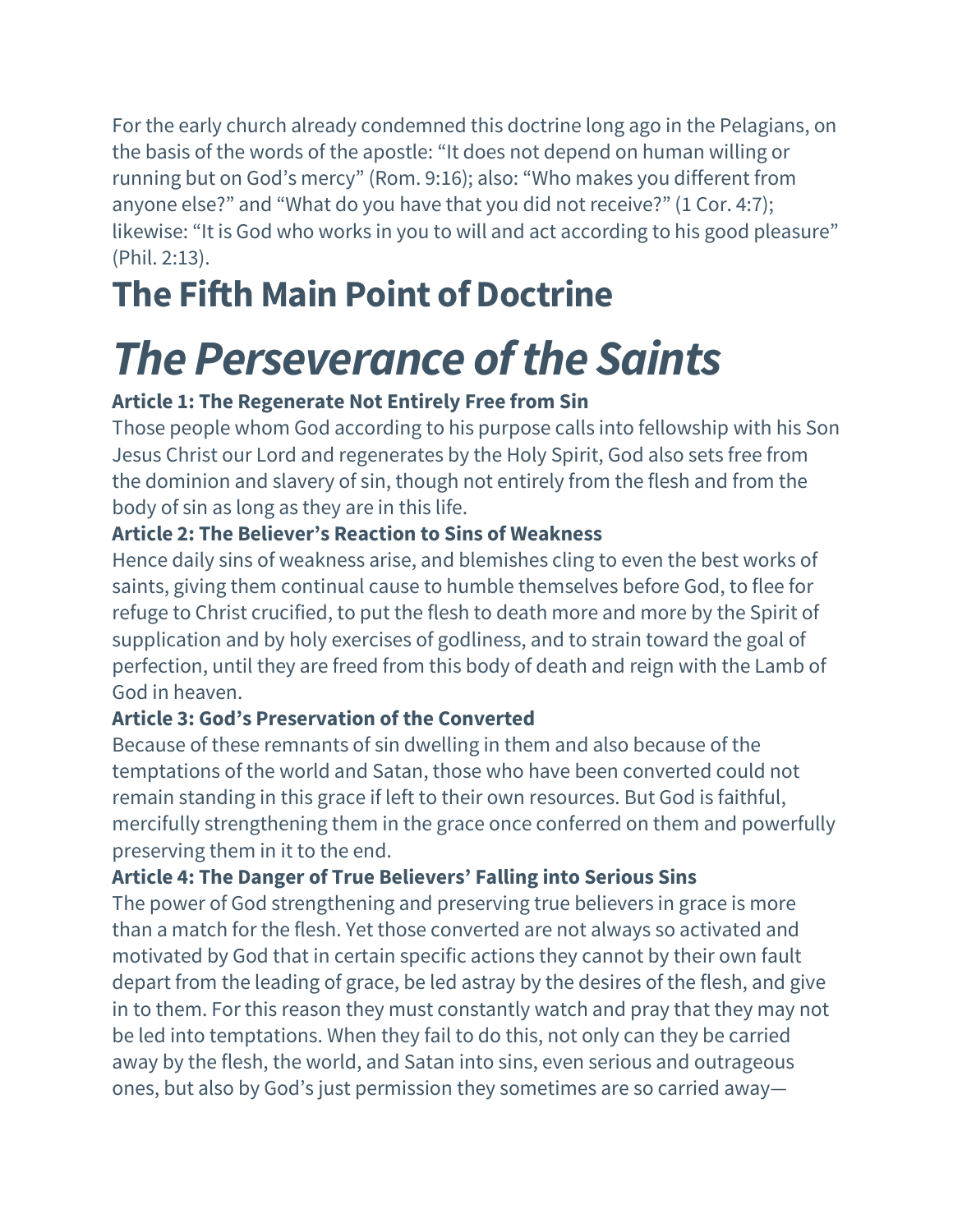witness the sad cases, described in Scripture, of David, Peter, and other saints falling into sins.

#### **Article 5: The Effects of Such Serious Sins**

By such monstrous sins, however, they greatly offend God, deserve the sentence of death, grieve the Holy Spirit, suspend the exercise of faith, severely wound the conscience, and sometimes lose the awareness of grace for a time—until, after they have returned to the right way by genuine repentance, God's fatherly face again shines upon them.

#### **Article 6: God's Saving Intervention**

For God, who is rich in mercy, according to the unchangeable purpose of election does not take the Holy Spirit from his own completely, even when they fall grievously. Neither does God let them fall down so far that they forfeit the grace of adoption and the state of justification, or commit the sin which leads to death (the sin against the Holy Spirit), and plunge themselves, entirely forsaken by God, into eternal ruin.

#### **Article 7: Renewal to Repentance**

For, in the first place, God preserves in those saints when they fall the imperishable seed from which they have been born again, lest it perish or be dislodged. Secondly, by his Word and Spirit God certainly and effectively renews them to repentance so that they have a heartfelt and godly sorrow for the sins they have committed; seek and obtain, through faith and with a contrite heart, forgiveness in the blood of the Mediator; experience again the grace of a reconciled God; through faith adore God's mercies; and from then on more eagerly work out their own salvation with fear and trembling.

#### **Article 8: The Certainty of This Preservation**

So it is not by their own merits or strength but by God's undeserved mercy that they neither forfeit faith and grace totally nor remain in their downfalls to the end and are lost. With respect to themselves this not only easily could happen, but also undoubtedly would happen; but with respect to God it cannot possibly happen. God's plan cannot be changed; God's promise cannot fail; the calling according to God's purpose cannot be revoked; the merit of Christ as well as his interceding and preserving cannot be nullified; and the sealing of the Holy Spirit can neither be invalidated nor wiped out.

#### **Article 9: The Assurance of This Preservation**

Concerning this preservation of those chosen to salvation and concerning the perseverance of true believers in faith, believers themselves can and do become assured in accordance with the measure of their faith. By this faith they firmly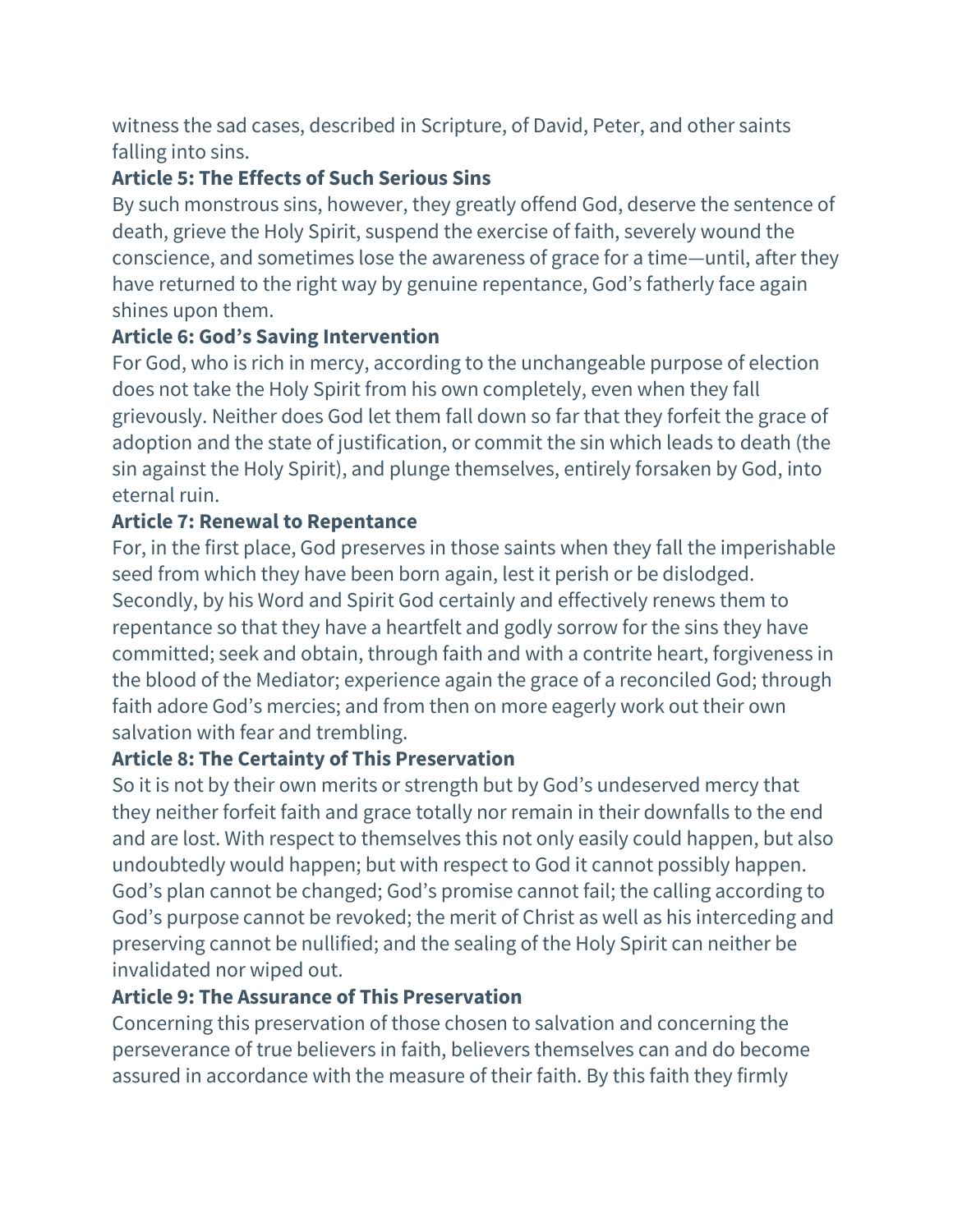believe that they are and always will remain true and living members of the church, and that they have the forgiveness of sins and eternal life.

#### **Article 10: The Ground of This Assurance**

Accordingly, this assurance does not derive from some private revelation beyond or outside the Word, but from faith in the promises of God which are very plentifully revealed in the Word for our comfort, from the testimony of "the Holy Spirit testifying with our spirit that we are God's children and heirs" (Rom. 8:16-17), and finally from a serious and holy pursuit of a clear conscience and of good works. If God's chosen ones in this world did not have this well-founded comfort that the victory will be theirs and this reliable guarantee of eternal glory, they would be of all people most miserable.

#### **Article 11: Doubts Concerning This Assurance**

Meanwhile, Scripture testifies that believers have to contend in this life with various doubts of the flesh, and that under severe temptation they do not always experience this full assurance of faith and certainty of perseverance. But God, the Father of all comfort, "does not let them be tempted beyond what they can bear, but with the temptation he also provides a way out" (1 Cor. 10:13), and by the Holy Spirit revives in them the assurance of their perseverance.

#### **Article 12: This Assurance as an Incentive to Godliness**

This assurance of perseverance, however, so far from making true believers proud and carnally self-assured, is rather the true root of humility, of childlike respect, of genuine godliness, of endurance in every conflict, of fervent prayers, of steadfastness in crossbearing and in confessing the truth, and of well-founded joy in God. Reflecting on this benefit provides an incentive to a serious and continual practice of thanksgiving and good works, as is evident from the testimonies of Scripture and the examples of the saints.

#### **Article 13: Assurance No Inducement to Carelessness**

Neither does the renewed confidence of perseverance produce immorality or lack of concern for godliness in those put back on their feet after a fall, but it produces a much greater concern to observe carefully the ways which the Lord prepared in advance. They observe these ways in order that by walking in them they may maintain the assurance of their perseverance, lest, by their abuse of God's fatherly goodness, the face of the gracious God (for the godly, looking upon that face is sweeter than life, but its withdrawal is more bitter than death) turn away from them again, with the result that they fall into greater anguish of spirit.

#### **Article 14: God's Use of Means in Perseverance**

And, just as it has pleased God to begin this work of grace in us by the proclamation of the gospel, so God preserves, continues, and completes this work by the hearing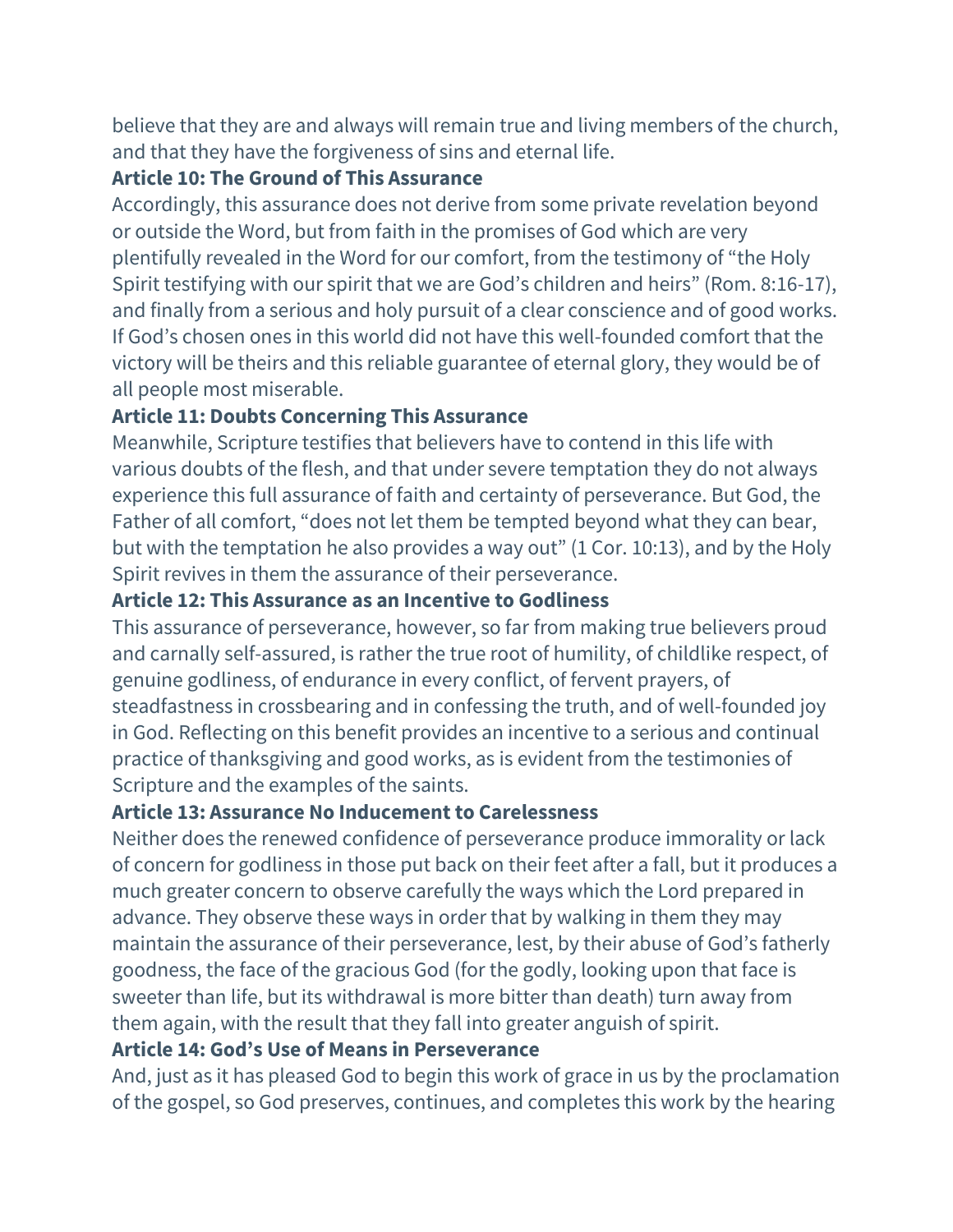and reading of the gospel, by meditation on it, by its exhortations, threats, and promises, and also by the use of the sacraments.

#### **Article 15: Contrasting Reactions to the Teaching of Perseverance**

This teaching about the perseverance of true believers and saints, and about their assurance of it—a teaching which God has very richly revealed in the Word for the glory of his name and for the comfort of the godly, and which God impresses on the hearts of believers—is something which the flesh does not understand, Satan hates, the world ridicules, the ignorant and the hypocrites abuse, and the spirits of error attack. The bride of Christ, on the other hand, has always loved this teaching very tenderly and defended it steadfastly as a priceless treasure; and God, against whom no plan can avail and no strength can prevail, will ensure that the church will continue to do this. To this God alone, Father, Son, and Holy Spirit, be honor and glory forever. Amen.

#### **Rejection of the Errors Concerning the Teaching of the Perseverance of the Saints**

Having set forth the orthodox teaching, the Synod rejects the errors of those **I**

Who teach that the perseverance of true believers is not an effect of election or a gift of God produced by Christ's death, but a condition of the new covenant which people, before what they call their "peremptory" election and justification, must fulfill by their free will.

For Holy Scripture testifies that perseverance follows from election and is granted to the chosen by virtue of Christ's death, resurrection, and intercession: "The chosen obtained it; the others were hardened" (Rom. 11:7); likewise, "He who did not spare his own son, but gave him up for us all—how will he not, along with him, grant us all things? Who will bring any charge against those whom God has chosen? It is God who justifies. Who is he that condemns? It is Christ Jesus who died—more than that, who was raised—who also sits at the right hand of God, and is also interceding for us. Who shall separate us from the love of Christ?" (Rom. 8:32-35). **II**

Who teach that God does provide believers with sufficient strength to persevere and is ready to preserve this strength in them if they perform their duty, but that even with all those things in place which are necessary to persevere in faith and which God is pleased to use to preserve faith, it still always depends on the choice of human will whether or not to persevere.

For this view is obviously Pelagian; and though it intends to make people free it makes them sacrilegious. It is against the enduring consensus of evangelical teaching which takes from humanity all cause for boasting and ascribes the praise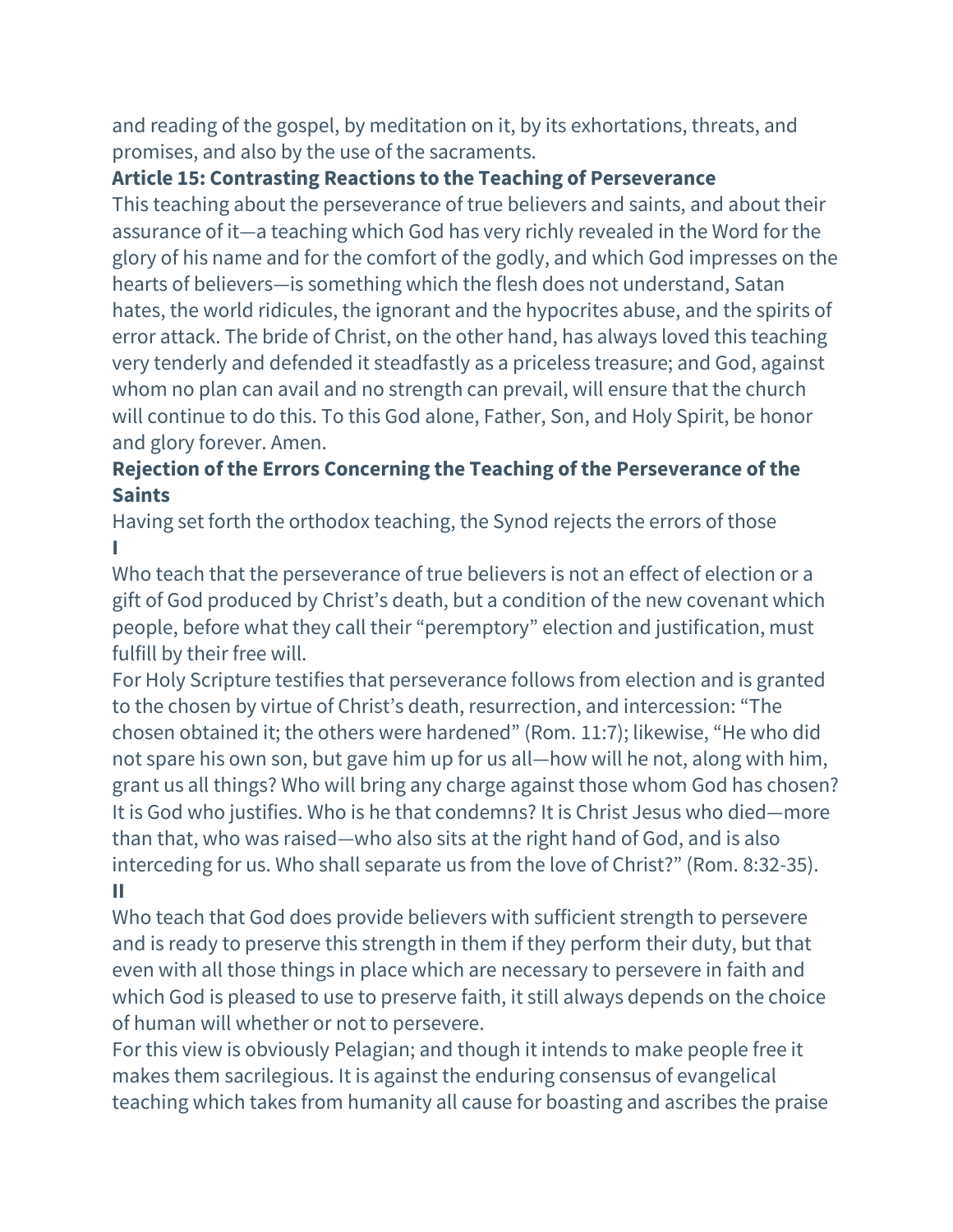for this benefit only to God's grace. It is also against the testimony of the apostle: "It is God who keeps us strong to the end, so that we will be blameless on the day of our Lord Jesus Christ" (1 Cor. 1:8).

#### **III**

Who teach that those who truly believe and have been born again not only can forfeit justifying faith as well as grace and salvation totally and to the end, but also in actual fact do often forfeit them and are lost forever.

For this opinion nullifies the very grace of justification and regeneration as well as the continual preservation by Christ, contrary to the plain words of the apostle Paul: "If Christ died for us while we were still sinners, we will therefore much more be saved from God's wrath through him, since we have now been justified by his blood" (Rom. 5:8-9); and contrary to the apostle John: "No one who is born of God is intent on sin, because God's seed remains in him, nor can he sin, because he has been born of God" (1 John 3:9); also contrary to the words of Jesus Christ: "I give eternal life to my sheep, and they shall never perish; no one can snatch them out of my hand. My Father, who has given them to me, is greater than all; no one can snatch them out of my Father's hand" (John 10:28-29).

#### **IV**

Who teach that those who truly believe and have been born again can commit the sin that leads to death (the sin against the Holy Spirit).

For the same apostle John, after making mention of those who commit the sin that leads to death and forbidding prayer for them (1 John 5:16-17), immediately adds: "We know that anyone born of God does not commit sin" (that is, that kind of sin), "but the one who was born of God keeps himself safe, and the evil one does not touch him" (v. 18).

#### **V**

Who teach that apart from a special revelation no one can have the assurance of future perseverance in this life.

For by this teaching the well-founded consolation of true believers in this life is taken away and the doubting of the Romanists is reintroduced into the church. Holy Scripture, however, in many places derives the assurance not from a special and extraordinary revelation but from the marks peculiar to God's children and from God's completely reliable promises. So especially the apostle Paul: "Nothing in all creation can separate us from the love of God that is in Christ Jesus our Lord" (Rom. 8:39); and John: "They who obey his commands remain in him and he in them. And this is how we know that he remains in us: by the Spirit he gave us" (1 John 3:24).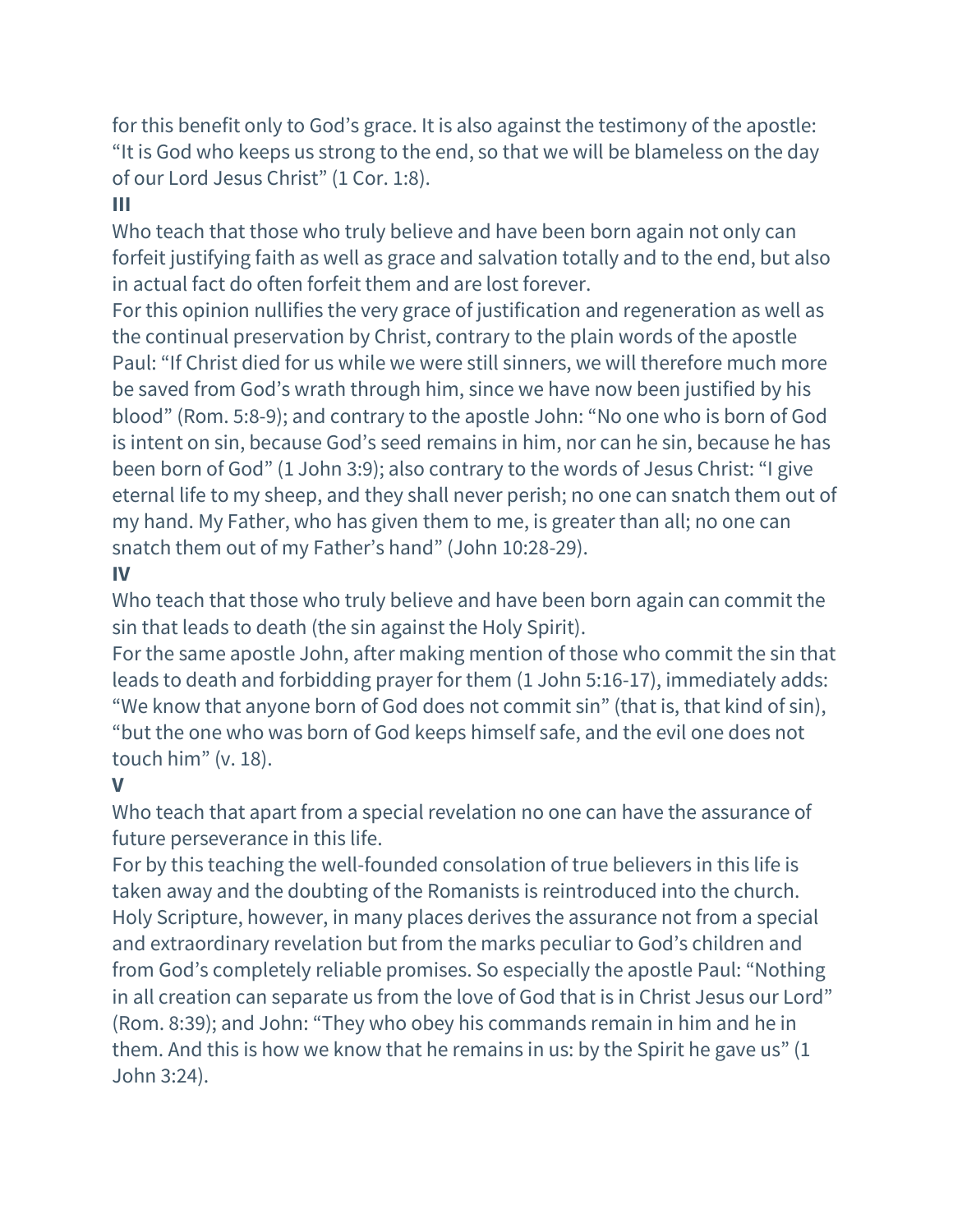#### **VI**

Who teach that the teaching of the assurance of perseverance and of salvation is by its very nature and character an opiate of the flesh and is harmful to godliness, good morals, prayer, and other holy exercises, but that, on the contrary, to have doubt about this is praiseworthy.

For these people show that they do not know the effective operation of God's grace and the work of the indwelling Holy Spirit, and they contradict the apostle John, who asserts the opposite in plain words: "Dear friends, now we are children of God, but what we will be has not yet been made known. But we know that when he is made known, we shall be like him, for we shall see him as he is. Everyone who has this hope in him purifies himself, just as he is pure" (1 John 3:2-3). Moreover, they are refuted by the examples of the saints in both the Old and the New Testament, who though assured of their perseverance and salvation yet were constant in prayer and other exercises of godliness.

#### **VII**

Who teach that the faith of those who believe only temporarily does not differ from justifying and saving faith except in duration alone.

For Christ himself in Matthew 13:20ff. and Luke 8:13ff. clearly defines these further differences between temporary and true believers: he says that the former receive the seed on rocky ground, and the latter receive it in good ground, or a good heart; the former have no root, and the latter are firmly rooted; the former have no fruit, and the latter produce fruit in varying measure, with steadfastness, or perseverance.

#### **VIII**

Who teach that it is not absurd that people, after losing their former regeneration, should once again, indeed quite often, be reborn.

For by this teaching they deny the imperishable nature of God's seed by which we are born again, contrary to the testimony of the apostle Peter: "Born again, not of perishable seed, but of imperishable" (1 Pet. 1:23).

#### **IX**

Who teach that Christ nowhere prayed for an unfailing perseverance of believers in faith. For they contradict Christ himself when he says: "I have prayed for you, Peter, that your faith may not fail" (Luke 22:32); and John the gospel writer when he testifies in John 17 that it was not only for the apostles, but also for all those who were to believe by their message that Christ prayed: "Holy Father, preserve them in your name" (v. 11); and "My prayer is not that you take them out of the world, but that you preserve them from the evil one" (v. 15).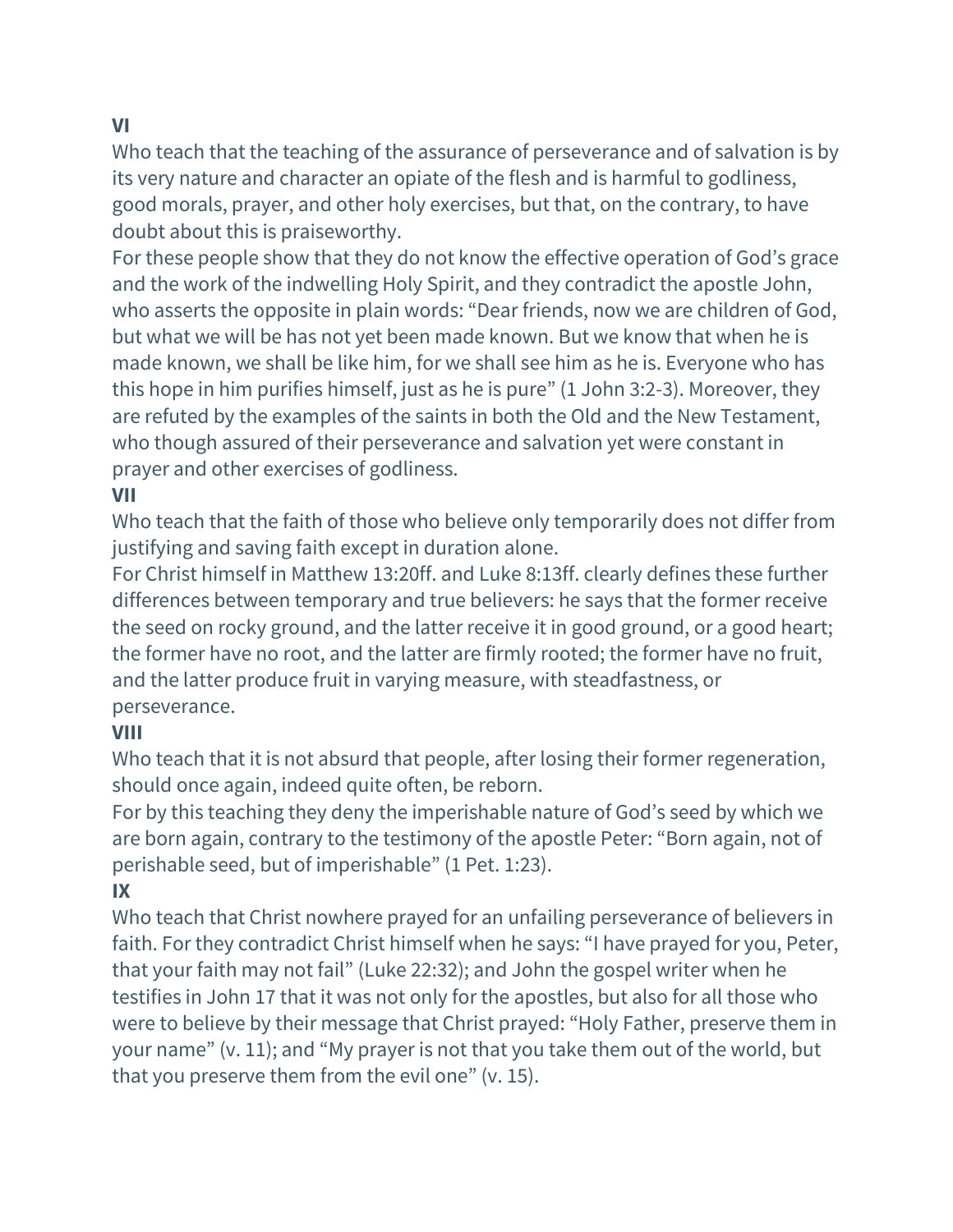### **Conclusion** *Rejection of False Accusations*

And so this is the clear, simple, and straightforward explanation of the orthodox teaching on the five articles in dispute in the Netherlands, as well as the rejection of the errors by which the Dutch churches have for some time been disturbed. This explanation and rejection the Synod declares to be derived from God's Word and in agreement with the confessions of the Reformed churches. Hence it clearly appears that those of whom one could hardly expect it have shown no truth, equity, and charity at all in wishing to make the public believe:

- •that the teaching of the Reformed churches on predestination and on the points associated with it by its very nature and tendency draws the minds of people away from all godliness and religion, is an opiate of the flesh and the devil, and is a stronghold where Satan lies in wait for all people, wounds most of them, and fatally pierces many of them with the arrows of both despair and self-assurance;
- •that this teaching makes God the author of sin, unjust, a tyrant, and a hypocrite; and is nothing but a refurbished Stoicism, Manicheism, Libertinism, and Turkism\*;
- •that this teaching makes people carnally self-assured, since it persuades them that nothing endangers the salvation of the elect, no matter how they live, so that they may commit the most outrageous crimes with selfassurance; and that on the other hand nothing is of use to the reprobate for salvation even if they have truly performed all the works of the saints;
- •that this teaching means that God predestined and created, by the bare and unqualified choice of his will, without the least regard or consideration of any sin, the greatest part of the world to eternal condemnation; that in the same manner in which election is the source and cause of faith and good works, reprobation is the cause of unbelief and ungodliness; that many infant children of believers are snatched in their innocence from their mothers' breasts and cruelly cast into hell so that neither the blood of Christ nor their baptism nor the prayers of the church at their baptism can be of any use to them; and very many other slanderous accusations of this kind which the Reformed churches not only disavow but even denounce with their whole heart.